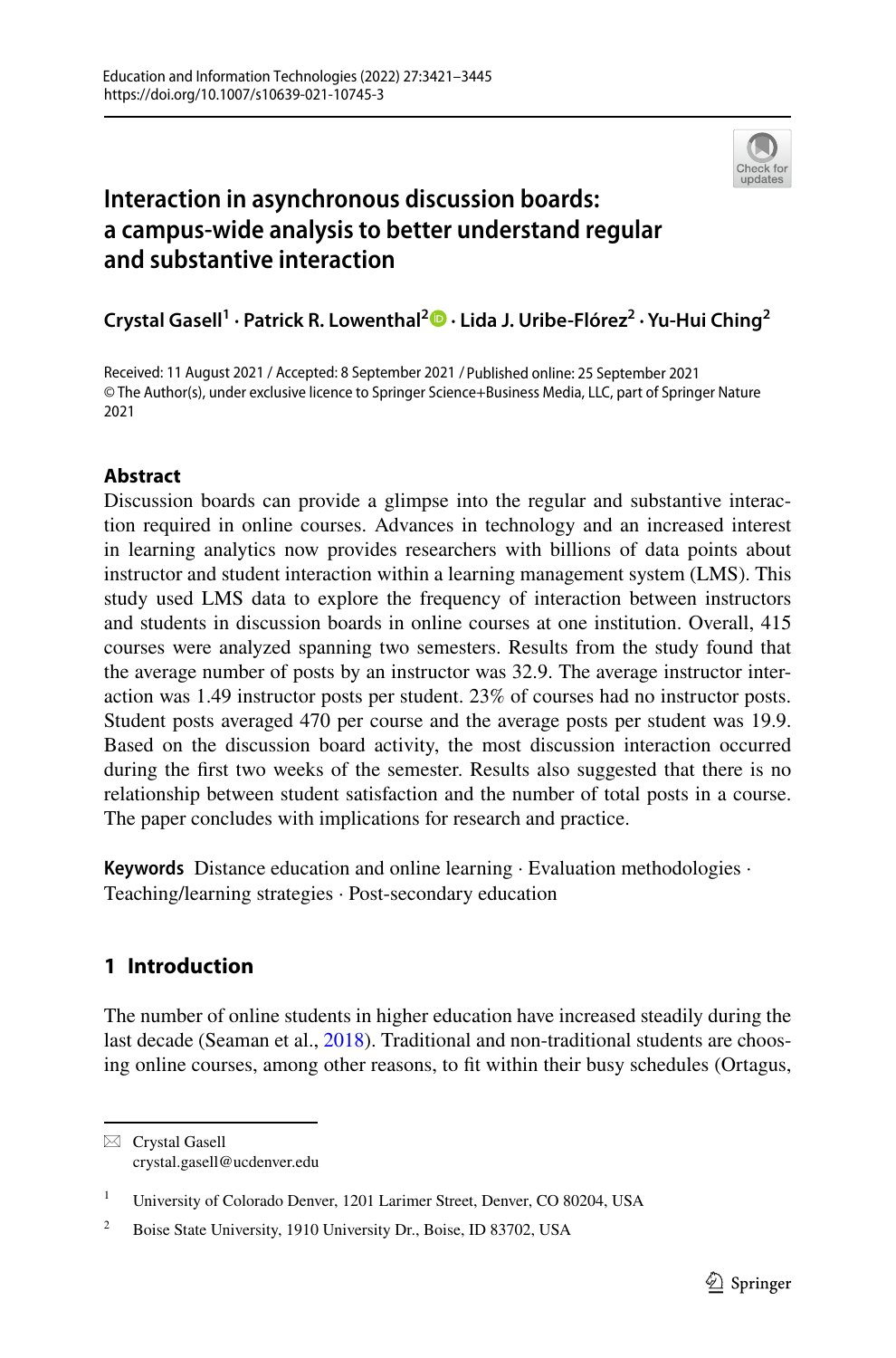[2017](#page-23-1)). Seaman et al. [\(2018](#page-23-0)) reported that 52.8% of online students also took at least one course on campus, which suggests that an increasing number of online students live close enough to attend face-to-face classes on campus. Additionally, even before COVID-19, institutions identifed online education as being critical to their longterm institutional strategy (Allen & Seaman, [2016\)](#page-21-0). In other words, institutions see online learning as not only a way to reach more geographic areas, but also a way to meet the demands of residential students, to address space shortages of classrooms, and to address budget issues (Allen  $\&$  Seaman, [2016](#page-21-0)). For these reasons, institutions are increasingly investing in online courses and online programs.

Despite the popularity and increased investments, online courses have been criticized for being inferior to face-to-face courses (Allen & Seaman, [2016;](#page-21-0) Singh & Hurley, [2017\)](#page-23-2). For example, in 2015, 25% of academic leaders reported they believed online learning outcomes were "somewhat inferior" or "inferior" to faceto-face instruction (Allen & Seaman, [2016\)](#page-21-0). Public opinion of online education appears to be similarly mixed. In 2013, a Gallup poll suggested that most people felt that traditional face-to-face education was better than online education. However, it is important to note that instructors who have experience teaching online, generally believe that online learning is equivalent to face-to-face instruction (Jaschik & Lederman,  $2018$ ). This suggests that as more instructors are exposed to teaching online, perceptions may improve. Nevertheless, the perception that online education is inadequate or lower quality has institutions seeking ways to validate online education and improve the quality of online courses.

Research suggests that one critical variable that infuences students' perception about online courses is the interactions that take place between instructors and students (Battalio, [2007](#page-21-1); Richardson & Swan, [2003;](#page-23-3) Stein et al., [2005](#page-24-0)). Interactions between an instructor and students have been linked to learner satisfaction and student achievement (Lee et al., [2011](#page-22-1); Sher, [2009](#page-23-4)). This information has led to the development of several "best practices" to guide online teaching (Chickering & Ehrmann, [1996;](#page-21-2) Pina & Bohn, [2014\)](#page-23-5). Each of these lists of best practices include learner-instructor interaction as a key component. In fact, federal policy in the U.S. requires institutions who participate in student fnancial assistance programs, authorized by Title IV of the Higher Education Act (HEA), to demonstrate that online courses "support regular and substantive interaction between the students and the instructor, synchronously or asynchronously" (Legal Information Institute, [n.d.,](#page-22-2) 7Aii). The U.S. Department of Education's position is that courses without regular and substantive interaction between instructors and students are a type of correspondence course and therefore not eligible for fnancial assistance (U.S. Department of Education, [2014](#page-24-1)). However, despite this position, there is currently not a standard defnition of regular and substantive interaction (RSI) (Protopsaltis & Baum, [2019](#page-23-6)). And while researchers have created best practices highlighting the need for learner-instructor interaction, they are not explicit in how or how often this interaction should occur. This further complicates any quality assurance or retention eforts universities try to implement either at the institution, college, or department level. Given this problem, the purpose of this study was to explore and better understand how instructors and students interact in discussion boards in online courses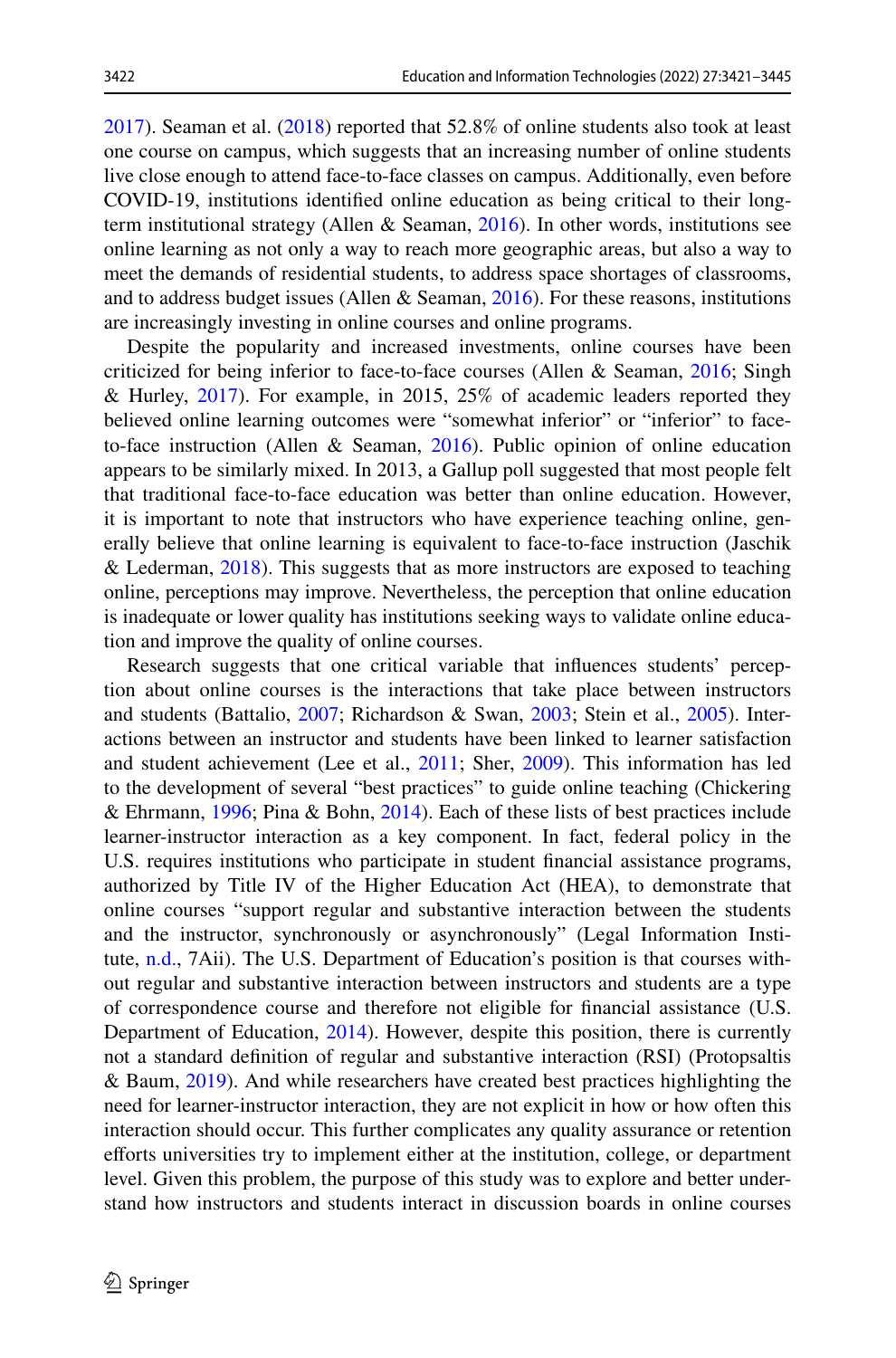and how this interaction is related to student satisfaction. In the following paper, we present the results of our inquiry and implications for future research and practice.

#### **2 Background**

Moore [\(1989\)](#page-23-7) identifed three types of interaction: learner-content interaction, learner-instructor interaction, and learner-learner interaction. Learner-content interaction refers to the interaction of the learner with the subject matter. Moore [\(1989](#page-23-7)) described student-content interaction as "… the process of intellectually interacting with the content that results in changes in the learner's understanding, the learner's perspective, or the cognitive structures of the learner's mind" (p. 2). Learner-instructor interaction references the dialogue between the instructor and student, but also includes how the instructor motivates the learners, presents or demonstrates information, provides feedback, and supports and encourages the learners (Moore, [1989](#page-23-7)). The separation of instructor and student in online courses creates gaps in communication between the student and instructor, but also creates psychological challenges for the student (Moore, [1997\)](#page-23-8). To address the challenges of separation, Moore ([1997\)](#page-23-8) suggested an increase of dialogue between student and instructor could create a decreased sense of transactional distance. Finally, the third type of interaction is learner-learner interaction. According to Moore [\(1989](#page-23-7)), learner-learner interaction is important in the learning process and challenges traditional ideas of teaching and learning. Together, the three types of interaction provide a framework that can enable educators to be more thoughtful and purposeful about how they teach online (Falloon, [2011\)](#page-22-3).

Although all three types of interaction are equally important in online learning, learner-instructor interaction has been found to be the most important type of interaction for predicting satisfaction (Hong, [2002;](#page-22-4) Jung et al., [2002;](#page-22-5) Kuo et al., [2014;](#page-22-6) Swan, [2004\)](#page-24-2). Hong [\(2002\)](#page-22-4) concluded that "interaction with the instructor was the most signifcant contributor to satisfaction and learning in web-based courses" (p. 278). Based on these results, Hong [\(2002\)](#page-22-4) concluded that active participation by the instructor could increase student participation and would increase learning. Similarly, Dennen et al. ([2007](#page-22-7)) found that "posting to discussion board" was ranked by students as the second most important action by an instructor, below checking email (p. 74). Therefore, Dennen et al. ([2007\)](#page-22-7) recommended that instructors prioritize interactions and focus on maintaining frequency of contact, having a regular presence in class discussion spaces, and making expectations clear to learners.

Moore's theory offers a lens which can be used to identify ways in which students and instructors interact. Interactions can occur synchronously or asynchronously, and instructors can facilitate these interactions with a variety of technologies, such as web conferencing, chat, discussion boards, and email (Lowenthal & Moore, [2020;](#page-22-8) Lowenthal et al., [2021](#page-23-9); Sher, [2009](#page-23-4)). Discussion boards are widely used in online teaching, allowing interaction to occur without being limited by time or space (Hew et al., [2010\)](#page-22-9). In discussion boards, participants can see discussion posts of others, organized by author, topic, and date/time, and respond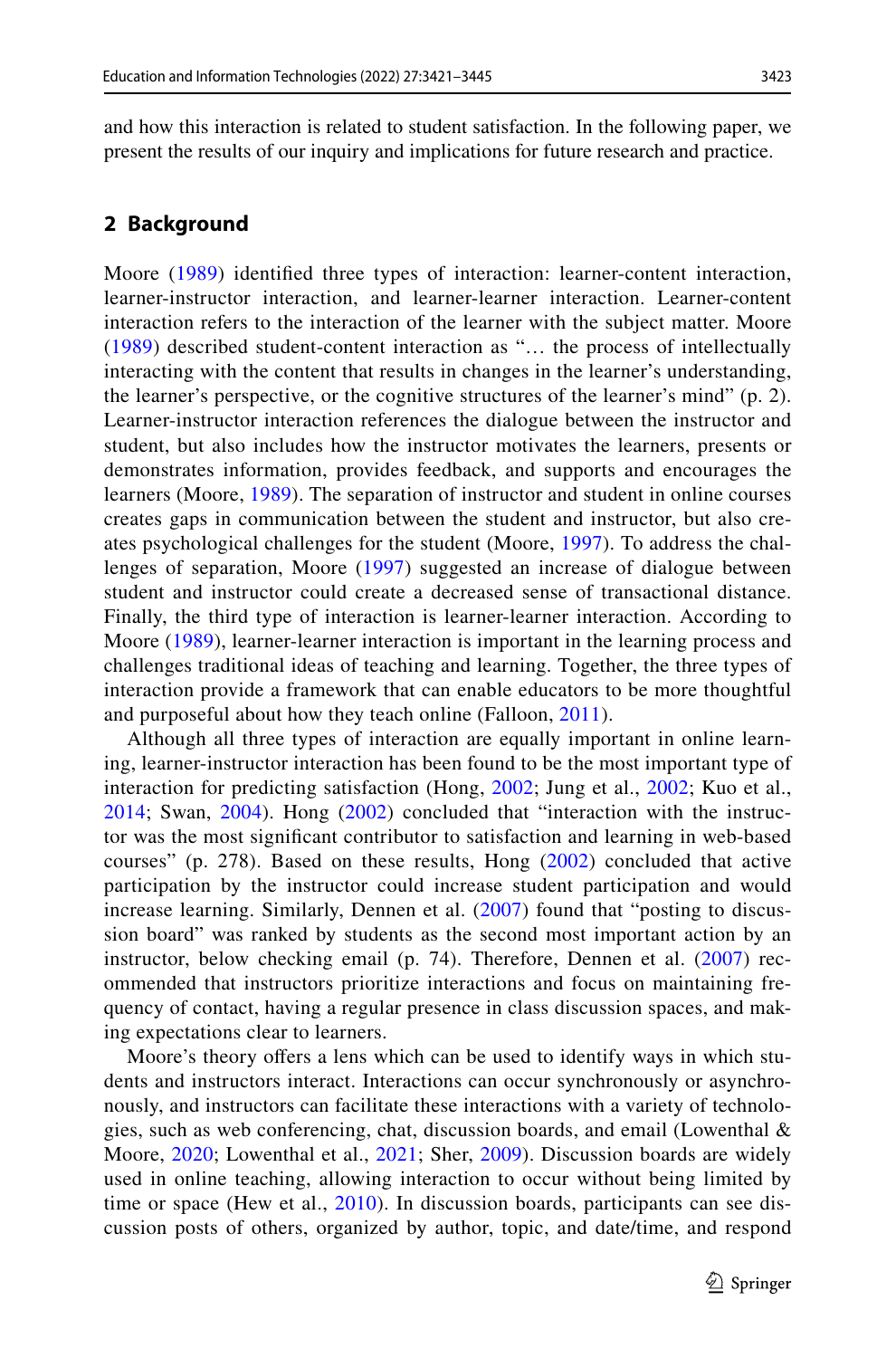to them on their own time (Brown & Green, [2009\)](#page-21-3). Research suggests that when instructors participate in discussion boards students are more motivated (Xie et al., [2006](#page-24-3)), students are more satisfed (Sher, [2009\)](#page-23-4), and instructor participation is highly valued by students (Nandi et al.,  $2012$ ; Lowenthal & Dunlap,  $2020$ ). This increase in dialogue between student and instructor can not only reduce transactional distance but serve to meet regular and substantive interaction requirements for online courses.

# **3 Method**

We used a quantitative exploratory research design to answer the following research questions:

- 1. How do instructors interact in asynchronous discussion boards in online courses?
- 2. How do students interact in asynchronous discussion boards in online courses?
- 3. How do students and instructors interact each week in asynchronous discussion boards in online courses?
- 4. Is there a relationship between interaction in asynchronous discussion boards and student satisfaction?

# **3.1 Data collection**

This study utilized archival data from two sources, Canvas Data and end-of-course evaluation data. Data from Canvas was exported from the Amazon cloud and imported into Exasol, a high performance, in-memory database. End-of-course evaluation data was downloaded from a publicly accessible database. A query was run in Exasol to create a comprehensive list of online courses ofered during the period of the study. We first identified all courses in a single academic year  $(N=6152)$ . Next, we filtered the list to only include online courses  $(N=675)$ . Then we removed courses with multiple sections, courses with multiple instructors or Teaching Assistants, and any courses with less than fve students. We ended up with 415 courses in the initial dataset representing six schools or colleges (see Table [1\)](#page-3-0).

| School/College                             | Number of Courses | Percentage<br>of Sample |
|--------------------------------------------|-------------------|-------------------------|
| College of Engineering and Applied Science | 9                 | $2\%$                   |
| College of Arts and Media                  | 38                | 9%                      |
| School of Public Affairs                   | 43                | $10\%$                  |
| School of Education and Human Development  | 52                | 13%                     |
| <b>Business School</b>                     | 88                | 21%                     |
| College of Liberal Arts and Sciences       | 185               | 45%                     |
| Total                                      | 415               | 100%                    |

<span id="page-3-0"></span>**Table 1** Courses in the Initial Dataset by School or College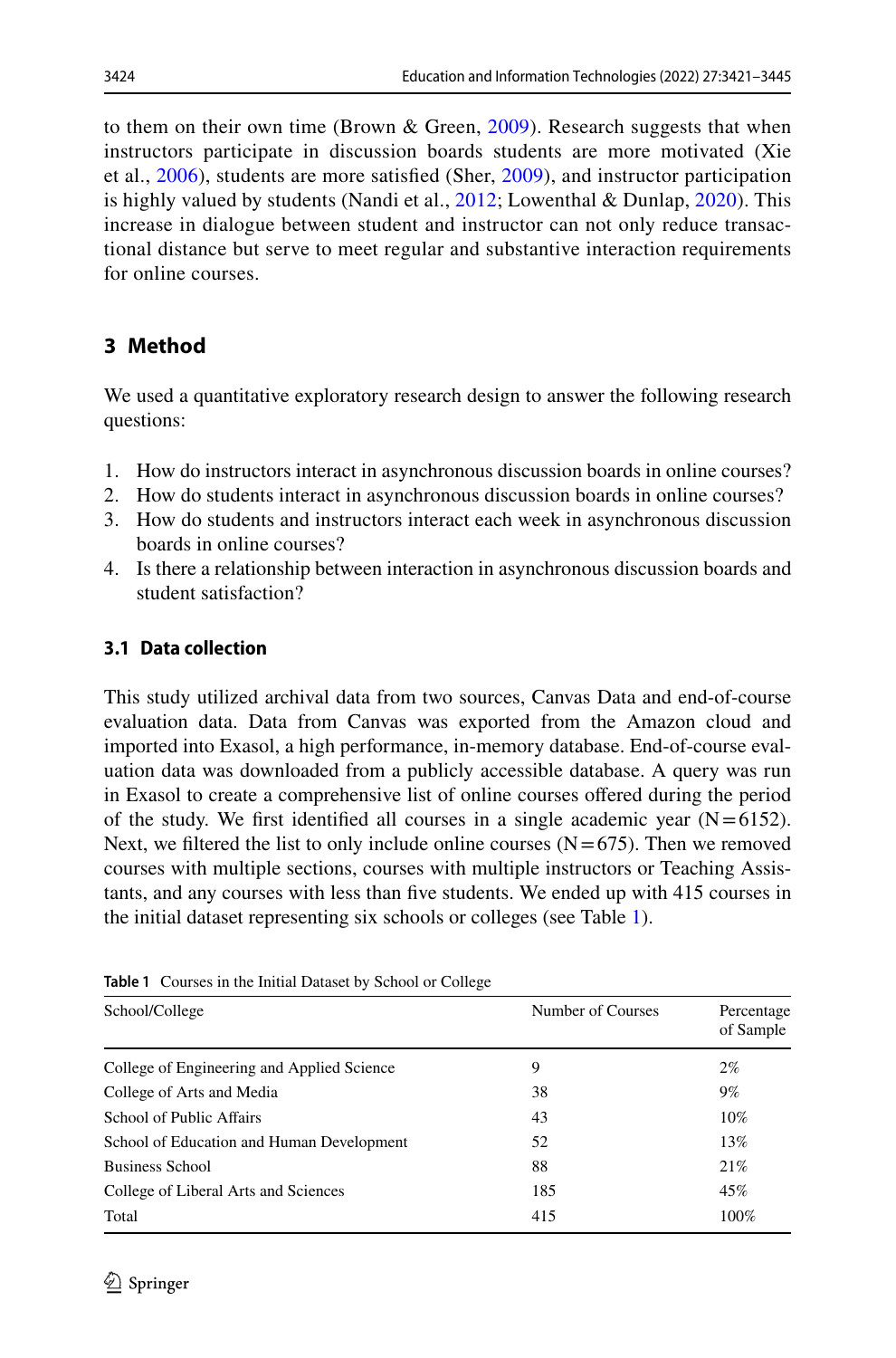<span id="page-4-0"></span>

| Table 2 Canvas Variable Description and Type |                                                                                                                      |                  |
|----------------------------------------------|----------------------------------------------------------------------------------------------------------------------|------------------|
| Variable Name                                | Description                                                                                                          | Type             |
| Course Demographic Variables                 |                                                                                                                      |                  |
| Research ID                                  | Assigned to each course to anonymize the data for research purposes.                                                 | Nominal          |
| Instructor Group                             | Identifies instructor as tenure / tenure track or primary instructor (GPTI, adjunct, visiting, hono-<br>raria, etc). | Nominal / Binary |
| School/College                               | Identifies the school or college from which the course resides.                                                      | Nominal          |
| Course Level                                 | Identifies if the course is undergraduate or graduate.                                                               | Nominal          |
| Number of Students                           | Number of students in the course.                                                                                    | Interval         |
| Discussion Board Variables                   |                                                                                                                      |                  |
| Total Number of Discussions                  | Total number of published discussions in course with at least one response.                                          | Continuous       |
| Number of Instructor Posts                   | Number of instructor responses to published discussions in the course.                                               | Continuous       |
| Number of Student Posts                      | Number of student responses to published discussions in the course.                                                  | Continuous       |
| Total Number of Posts                        | Total number of responses to published discussions in the course.                                                    | Continuous       |
| Number of Instructor Posts (by Week)         | One column per week which calculates the number of posts by the instructor that week.                                | Continuous       |
| Number of Student Posts (by Week)            | One column per week which calculates the number of posts by all students that week.                                  | Continuous       |
| Instructor Interaction Rate                  | Calculated Field; Number of Instructor Posts / Number of Students in a Course                                        | Continuous       |
| Average Number of Posts Per Student          | Calculated Field; Number of Student Posts / Number of Students in a Course                                           | Continuous       |
|                                              |                                                                                                                      |                  |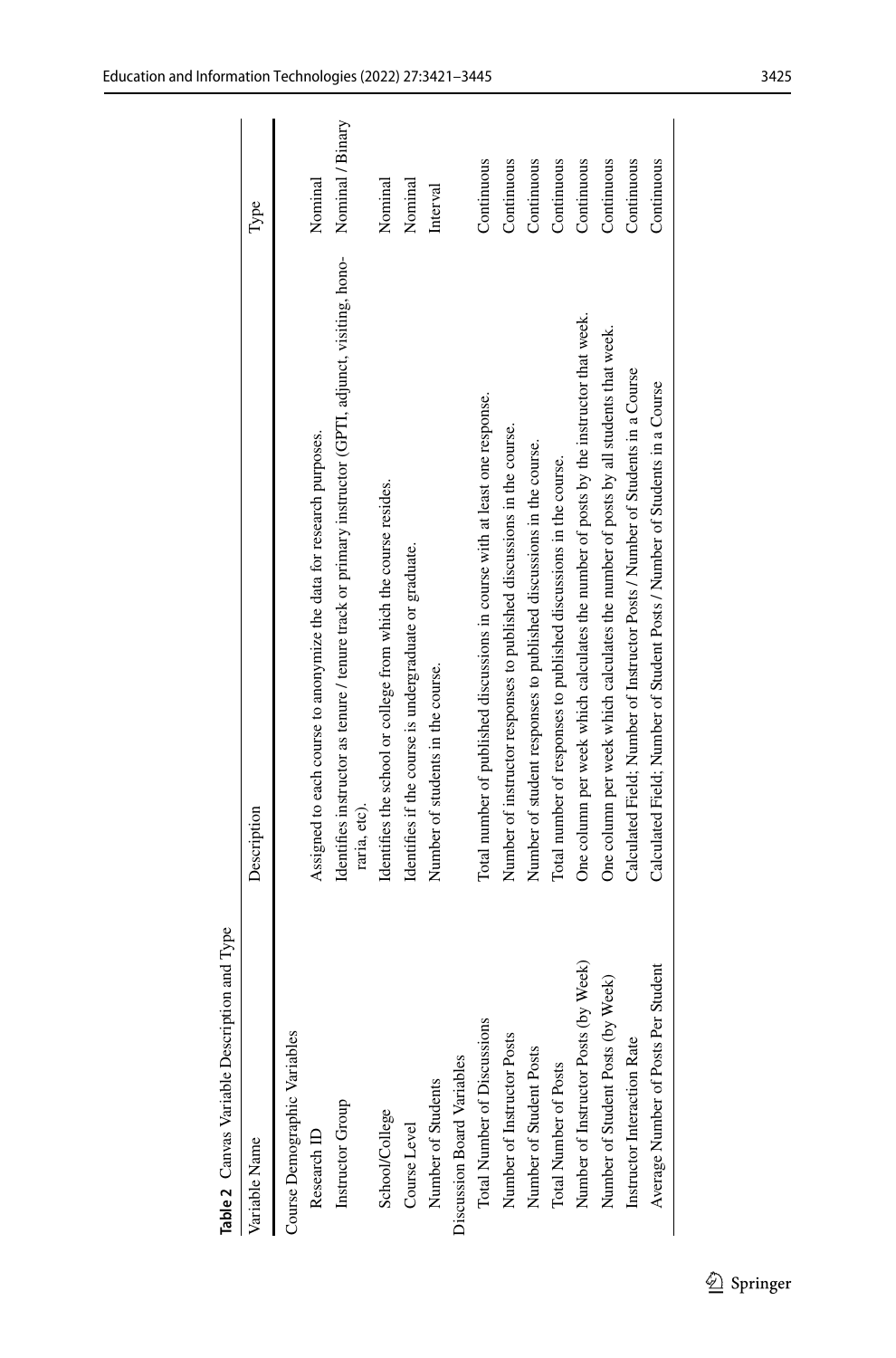<span id="page-5-0"></span>

| Table 3 End-of-Course Evaluation Data Variables |                                                                                                                                                                                       |         |
|-------------------------------------------------|---------------------------------------------------------------------------------------------------------------------------------------------------------------------------------------|---------|
| Variable Name                                   | Description                                                                                                                                                                           | lype    |
| Personal Interest                               | Scale = 1 (low) to 6 (high); Rate your personal interest in this material before you enrolled.                                                                                        | Ordinal |
| Instructor Effectiveness                        | Scale = $1$ (low) to 6 (high); Rate your instructor's effectiveness in encouraging interest in the subject.                                                                           | Ordinal |
| Instructor Availability                         | Scale = $1$ (low) to 6 (high); Rate your instructor's availability for course-related assistance such as email, office hours, Ordinal<br>individual appointments, phone contact, etc. |         |
| Intellectual Challenge                          | Scale = 1 (low) to 6 (high); Rate the intellectual challenge of this course.                                                                                                          | Ordinal |
| Learning                                        | Scale = 1 (low) to 6 (high); Rate how much you have learned in the course.                                                                                                            | Ordinal |
| Instructor Respect                              | Scale = 1 (low) to 6 (high); Rate the instructor's respect and professional treatment of all students.                                                                                | Ordinal |
| Course Overall                                  | Scale = 1 (low) to 6 (high); Rate the course overall.                                                                                                                                 | Ordinal |
| Instructor Overall                              | Scale = $1$ (low) to 6 (high); Rate the instructor overall.                                                                                                                           | Ordinal |
| Student Satisfaction Score                      | Calculated Field; Scale = $1$ (low) to 6 (high); Average of the eight end-of-course evaluation questions.                                                                             | Ordinal |
|                                                 |                                                                                                                                                                                       |         |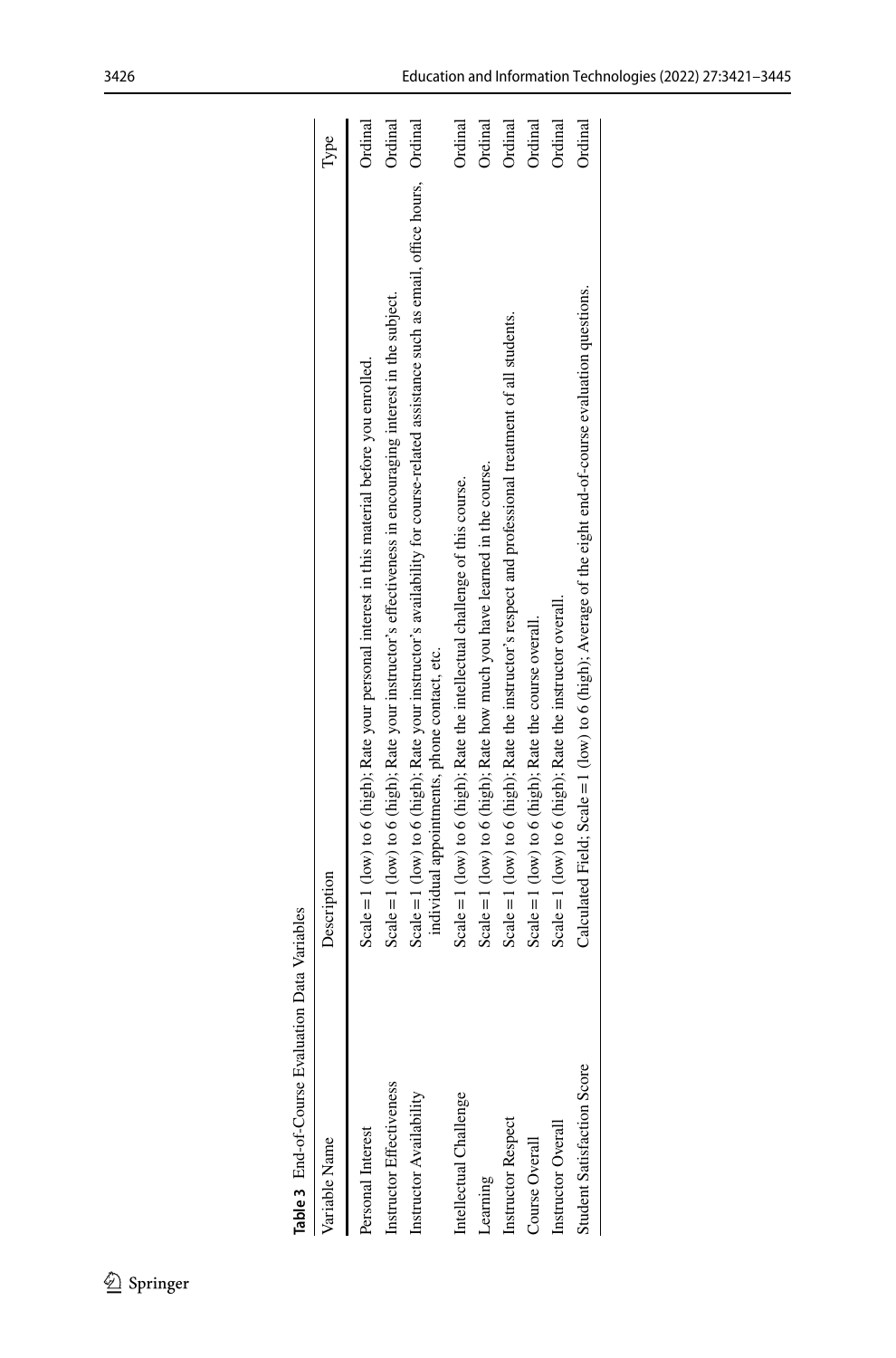We then pulled specifc data for each course. Course information from Canvas Data was combined with end-of-course evaluation data (see Tables [2](#page-4-0) and [3\)](#page-5-0) to create the data set for this study. The end-of-course evaluation had eight questions, answered on a scale of 1 (low) to 6 (high). Since no single question asked about student satisfaction, the scores on the eight questions were combined and averaged to create a student satisfaction score due to previous research suggesting that while end-of-course student evaluations might not be good measures of teaching quality, they are an adequate indicator of student satisfaction (see Lowenthal  $\&$  Davidson-Shivers, [2019\)](#page-22-11).

### **3.2 Data analysis**

As is common in the feld of data science, preliminary data analysis was performed using Tableau to explore the variables in the dataset through frequencies, descriptive statistics, and cross-tabulations. Once the initial analysis was complete, the dataset was exported to an Excel fle and imported into IBM SPSS Statistics for the statistical analysis. Descriptive statistics were used to answer the frst three research questions about how instructors and students interact in discussion boards. Then correlation testing was used to determine if a relationship existed between discussion board interaction measures and student satisfaction. After exploring the variables, it was determined that a Spearman's Rho test would be used to determine if a relationship existed. A Spearman's Rho test was selected because the assumptions regarding normality were not met. Table [4](#page-7-0) illustrates the data source and type of analysis used to answer each research question.

# **4 Results**

The purpose of this study was to explore the frequency of interaction between instructors and students in discussion boards in online courses and if this interaction is related to student satisfaction to better understand and set a baseline for this institution and others for understanding regular and substantive interaction. We report the results of our inquiry in the following section.

### **4.1 Demographics of the courses**

A total of 415 online courses, taught over a single academic year, across six schools and colleges, were identifed for the study (see Table [5\)](#page-8-0). Most of the courses were taught in the College of Liberal Arts and Sciences (44.6%) which serves not only a diverse student population but offers a diverse number of online programs at the university. The other schools and colleges made up the remaining 55% of the courses in the study.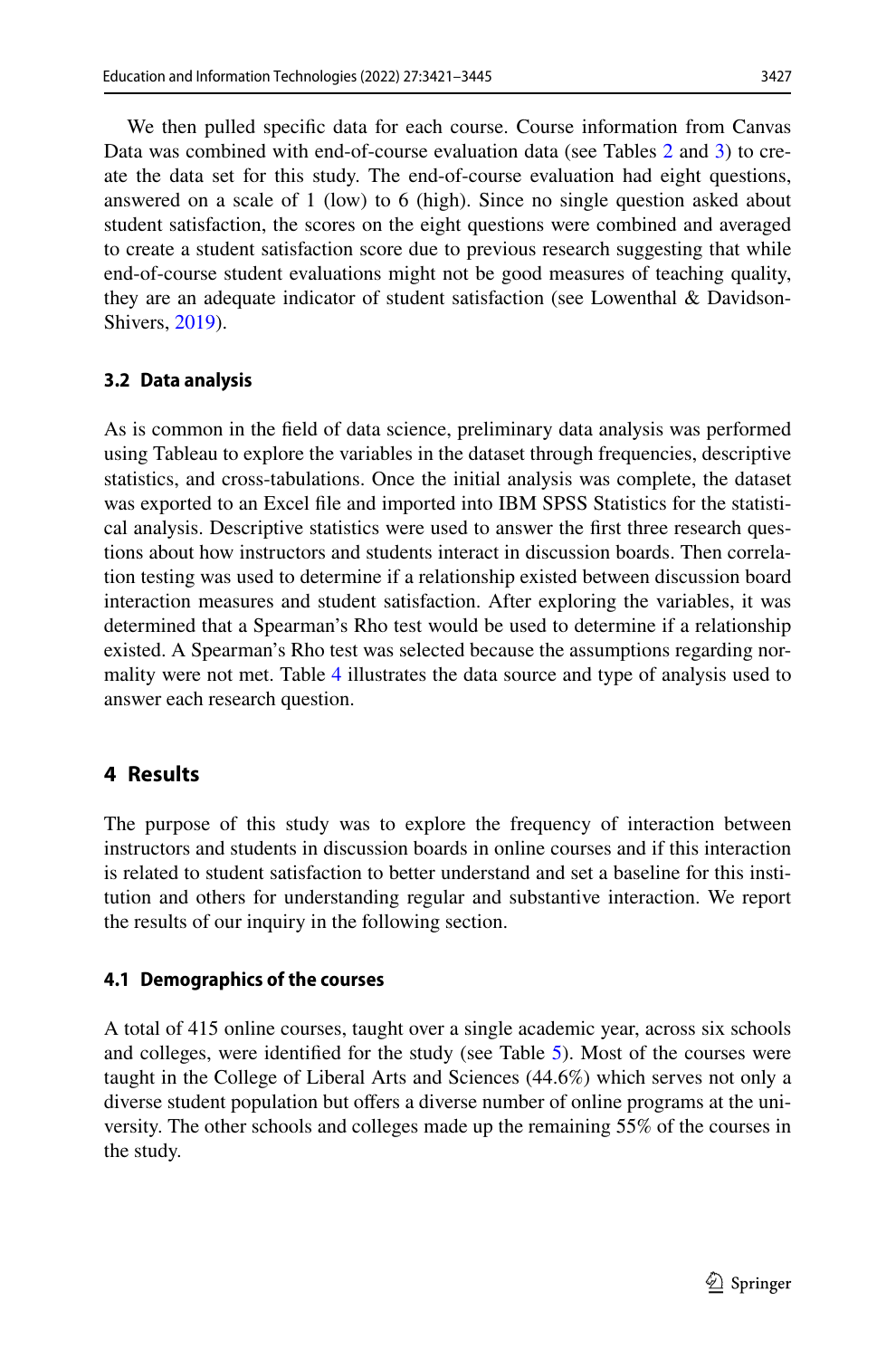| Table 4 Alignment of Research Questions to Data Analysis                                                                             |                                                                                                          |                |
|--------------------------------------------------------------------------------------------------------------------------------------|----------------------------------------------------------------------------------------------------------|----------------|
| Research Questions                                                                                                                   | Data Source                                                                                              | Data Analysis  |
| How do instructors interact in asynchronous discussion boards in online courses?                                                     | Instructor Interaction Rate Score<br>Number of Instructor Posts                                          | Descriptive    |
| How do students interact in asynchronous discussion boards in online courses?                                                        | Total Number of Students in the Course<br>Average Number of Posts Per Student<br>Number of Student Posts | Descriptive    |
| How do students and instructors interact each week in asynchronous discussion boards in online courses<br>(average number of posts)? | Number of Instructor Posts (by Week)<br>Number of Student Posts (by Week)                                | Descriptive    |
| interaction in asynchronous discussion boards and student satisfaction?<br>Is there a relationship between                           | <b>Student Satisfaction Ranking</b><br><b>Total Number of Posts</b>                                      | Spearman's Rho |
|                                                                                                                                      |                                                                                                          |                |

| ı<br>i              |
|---------------------|
|                     |
| $\frac{1}{2}$       |
|                     |
| l<br>ĺ<br>l<br>ı    |
| ١<br>J              |
| í<br>ׇ֚֕֡<br>ı<br>l |
| ١<br>1              |

<span id="page-7-0"></span> $\underline{\textcircled{\tiny 2}}$  Springer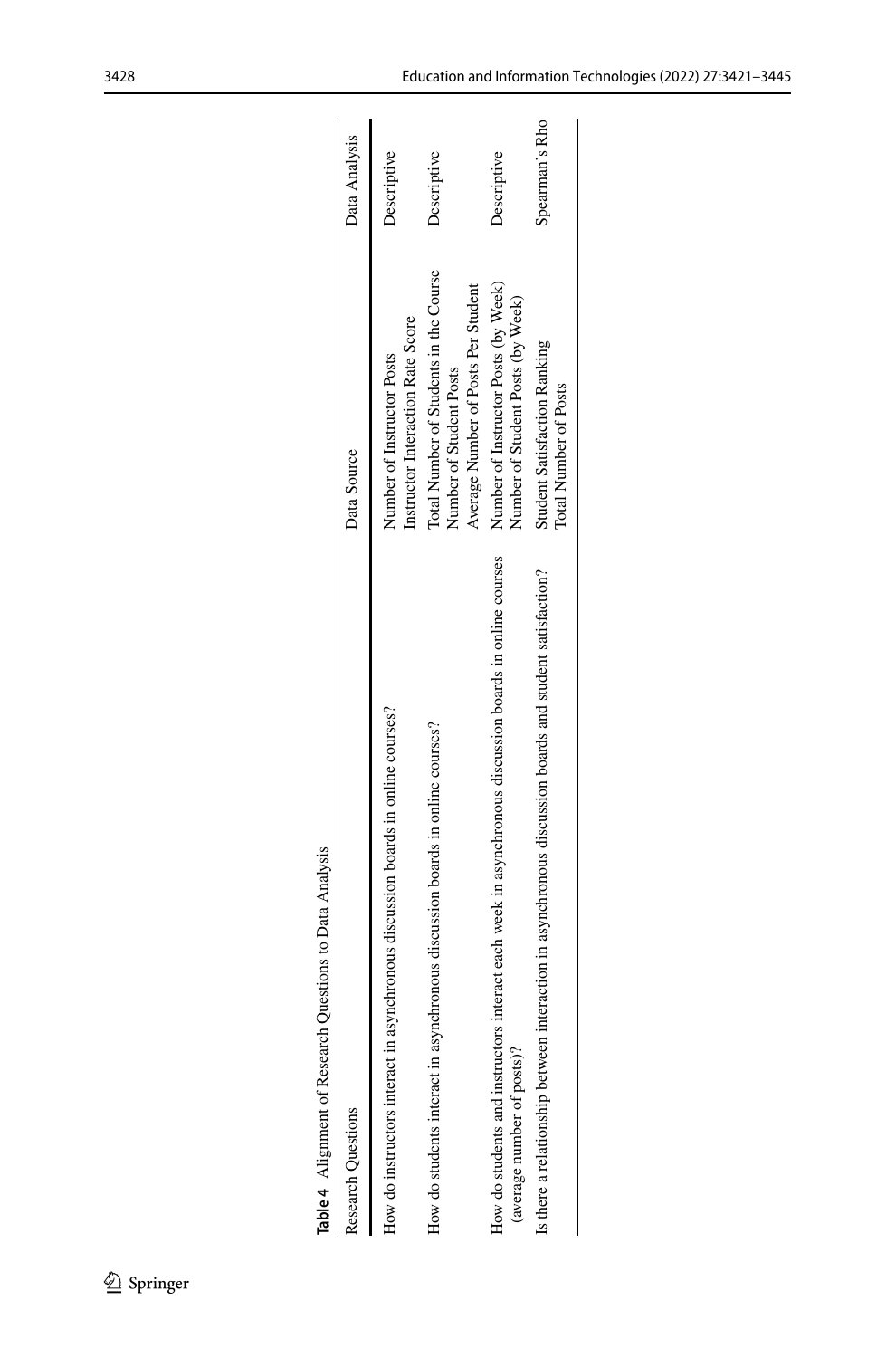| School/College                             | Lower Divi-<br>sion | <b>Upper Division</b> | Graduate |
|--------------------------------------------|---------------------|-----------------------|----------|
| College of Engineering and Applied Science | $\theta$            | $\theta$              |          |
| College of Arts and Media                  | 19                  | 10                    | 9        |
| School of Public Affairs                   | 4                   | 12                    | 27       |
| School of Education and Human Development  |                     | 4                     | 47       |
| <b>Business School</b>                     |                     | 33                    | 48       |
| College of Liberal Arts and Sciences       | 84                  | 99                    | 2        |
|                                            |                     |                       |          |

<span id="page-8-0"></span>**Table 5** Distribution of Courses by Level and School/College

*N=415*

### **4.1.1 Tenure-track vs non-tenure-track instructors**

In the study, 82% of the instructors were non-tenure-track, thus less than 20% of the instructors were tenure-track. However, the Business School (27%), the College of Arts and Media (23%), and the School of Education and Human Development (26%) had slightly higher percentages of tenure-tracked faculty teaching online courses compared to the other schools and colleges.

### **4.1.2 Course levels**

The distribution of course levels is shown in Table [5.](#page-8-0) Courses were categorized as lower division, upper division, and graduate. For this study, 27.71% (*N*=115) of the courses were lower-level undergraduate courses, 38.07% (*N*=158) were upper level undergraduate courses, and  $34.22\%$   $(N=142)$  were graduate level courses.

### **4.1.3 Instructors, TAs, and students**

Courses in the study had only one instructor and no teaching assistants (TA). This decision was made to eliminate courses with multiple instructors or a TA. Courses with TAs were also removed since a TA can have a combination of roles in a course, from designer to facilitator, to teacher. The number of students in a course, though, ranged from five to 79 students  $(N=415, M=25.43, SD=11.3)$ .

## **4.1.4 Number of discussion boards**

To better understand how instructors and students interact in discussion boards, it was important to analyze the number of discussions in a course. The total number of discussion boards in a course ranged from 0 to 140. There were 23 courses with no discussions. These courses were removed from further analysis since these courses did not use discussion boards. Therefore, 392 courses were included in the remaining analysis.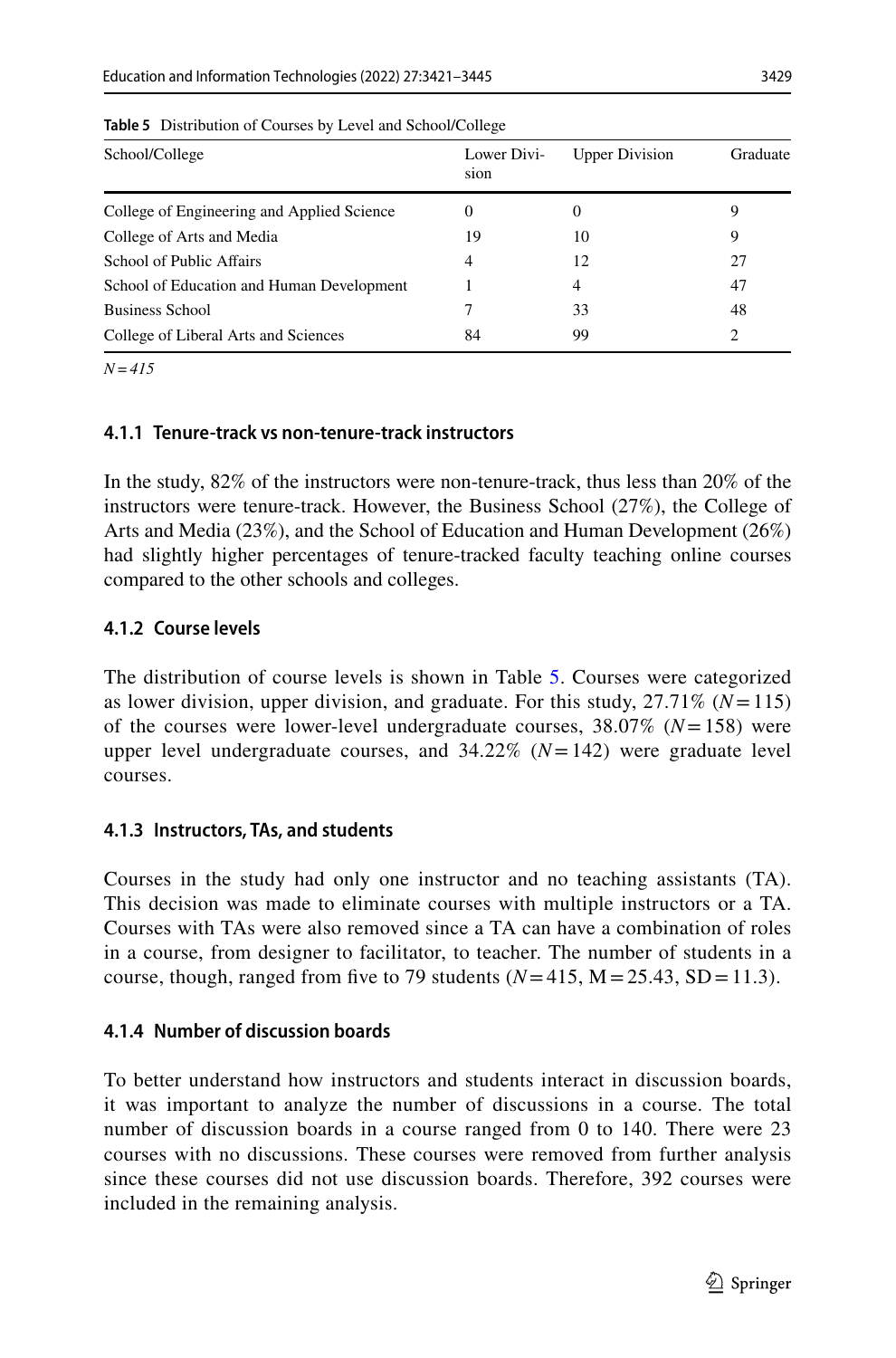#### **4.1.5 Total posts**

Total posts refer to the total number of posts per course to any discussion board in the course. A post is a reply to the discussion topic or another post. A post can be made by the instructor or a student. This number is used to describe the amount of interaction in a course because a post in a discussion board is like a face-to-face discussion where students and instructors exchange ideas through taking turns speaking. The minimum number of posts in a course was two and the maximum number of posts was 2468 with an average of  $503.21$  (SD = 447.2) posts per course.

#### **4.2 Research question 1: Instructor interaction**

Research question one was, "How do instructors interact in asynchronous discussions in online courses?" Results answering this question provides baseline data regarding frequency of discussion board posts as well as the rate of interaction for instructors in online courses. It is not possible to determine whether the instructor or students created the initial discussion board in the data set. However, regardless of who created the discussion, interaction occurs through a series of posts, or replies between the instructor and students. The number of posts by an instructor ranged from 0 to 347, with the average instructor posting 32.90 times throughout a course.

An instructor post would be in response to either the initial discussion board or a student in the course. We found that 63.7% (or 250 out of 392 courses) of courses had the instructor post less than 32 times (the mean in this sample) during the semester. Of those 250 courses, 28.8% of the courses had no instructor posts at all.

It is important to note that the total number of posts an instructor makes in an online course provides only a glimpse into their interactions with students during a course. While it is helpful to know if an instructor is posting below the average number of posts for the institution (e.g., to identify absentee instructors), the number does not take into account situational factors, such as class size. For instance, we contend that the efect of 32 posts by an instructor is more impactful with a course with 25 students versus a course with 75 students. Thus, researchers and practitioners need a way to better understand how active instructors are in a course. One method was created by Bliss and Lawrence [\(2009a](#page-21-4), [b](#page-21-5)). In this method, the calculation of instructor participation is the total number of instructor posts divided by the number of students in the course. This means that in a course with fve students and an instructor who posted 80 times during the semester would have an average interaction rate of 16 posts per student. While a course with 25 students and an instructor who posted 80 times during the semester would have an average interaction rate of 3.2 posts per student.

Instructor interaction rate was calculated for each course in the study. Instructor interaction ranged from 0 to 18.9 with a mean of 1.49 and a standard deviation of 2.33. These results indicate a varied approach to discussion boards. A closer look at the distribution (see Fig. [1](#page-10-0)) shows that although most courses had an average instructor interaction rate of less than one post per student, there was a large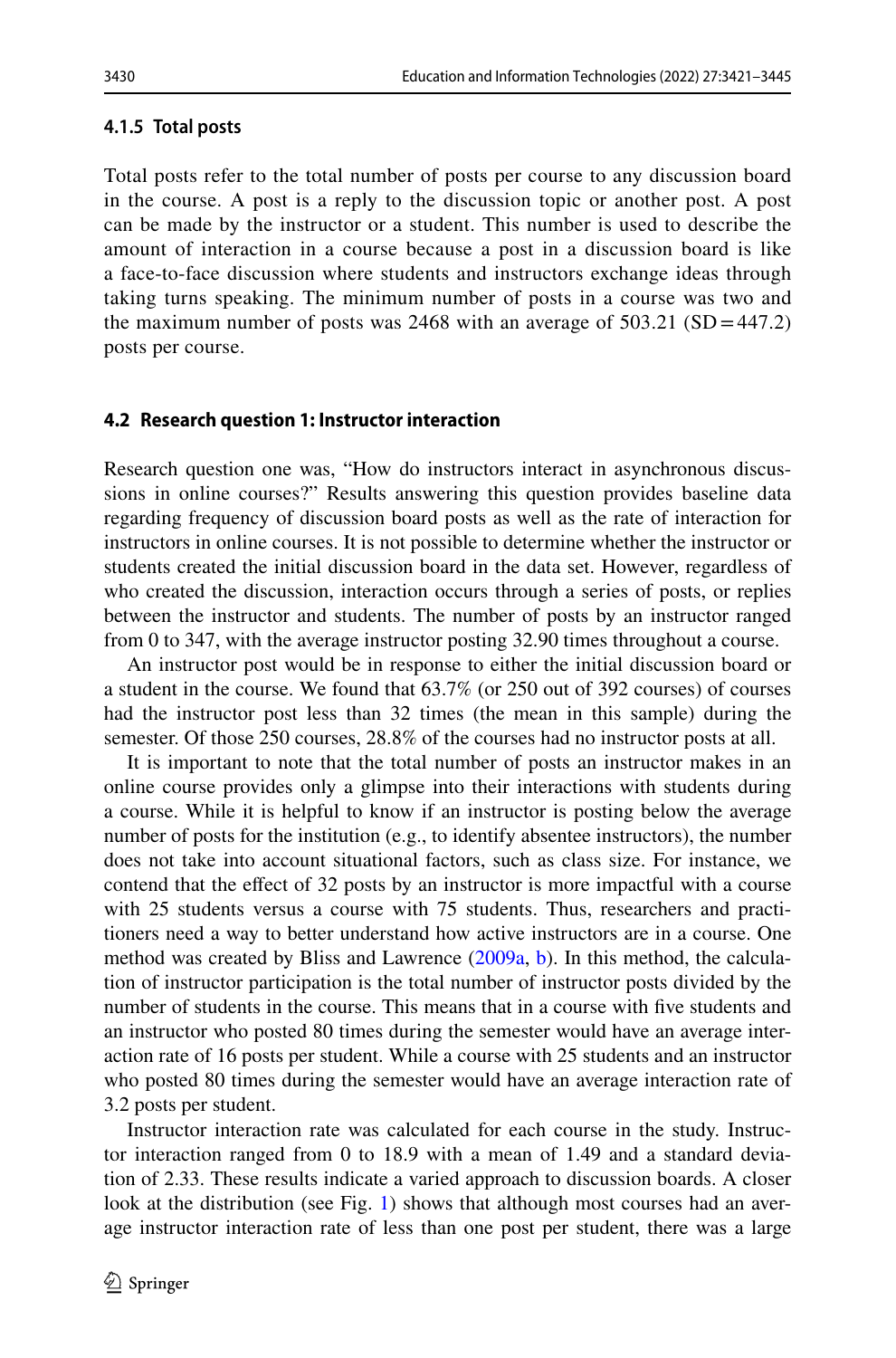

<span id="page-10-0"></span>**Fig. 1.** Distribution of Instructor Interaction Rate Scores

spread with some instructors having an interaction rate of over ten posts per student. This spread could indicate varied approaches by the instructors. For instance, some instructors may post less frequently in discussions, but have other strategies or methods of communication, like summarizing discussions after each week, sending individual emails or using synchronous forms of communication. The wide variety of tools available within and outside the learning management system means that interaction is not limited to discussion boards only. With this in mind, though, based on the data from Canvas, instructors in this study posted an average of 1.49 times a semester for every student in their class.

#### **4.3 Research question 2: Student interaction**

Research question two was "How do students interact in asynchronous discussions in online courses?" Results answering this question provides baseline data about student use of discussion boards in online courses. In an online course, discussion boards serve as a primary opportunity for person-to-person interaction (Lieberman, [2019](#page-22-12)). When a student posts to a discussion board, makes a reply to a discussion board, or another person's post, it is meant to simulate a conversation in a faceto-face classroom. Descriptive statistics were used to analyze the number of posts by students. The total number of student posts per course ranged from 0 to 2438 (*N*=392, M=470.31, SD=432.8).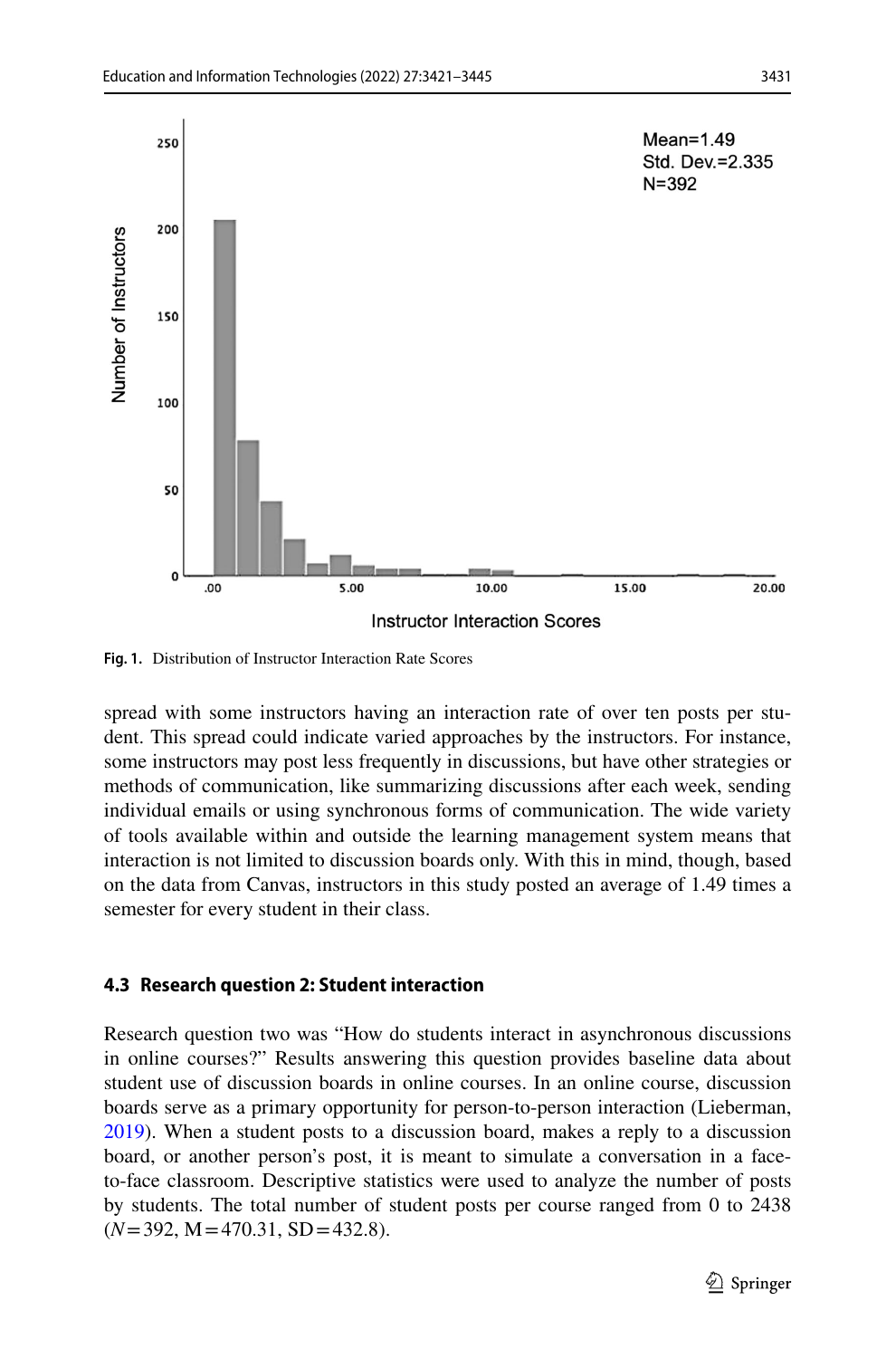

<span id="page-11-0"></span>**Fig. 2.** Number of Courses by Student Post Frequency

When assessing the shape of the distribution (see Fig. [2](#page-11-0)), almost half of the courses in the study had over 350 student posts  $(N=194)$  throughout the semester. However, 48 courses (12.2%) had less than 0 student posts.

Since each course has a variable number of students, it is difficult to determine from total posts alone whether a course has a lot of interaction. Therefore, it was important to look at the average number of posts per student, in addition to total numbers. Our analysis revealed that the average number of total posts per student was 19.9 per student per course  $(SD=18.1)$ . This means that on average, a student posted in the discussion boards approximately 19 times per semester. Given that the semester is 15 weeks, plus fnal weeks, this averages out to each student posting a little more than once a week.

We also found that 25% of courses had an average of less than 5 posts per student  $(N=98)$ . Based on these results, students who post more than 20 times per semester have an above average number of posts. This information could be used by instructors or administrators looking to identify students who may need additional support or encouragement in order to fulfl the requirement of regular interaction. In this case, an instructor may identify students who have posted only a few times during the frst two weeks of the semester. Then, the instructor could reach out to those students regarding the expectation of regular interaction.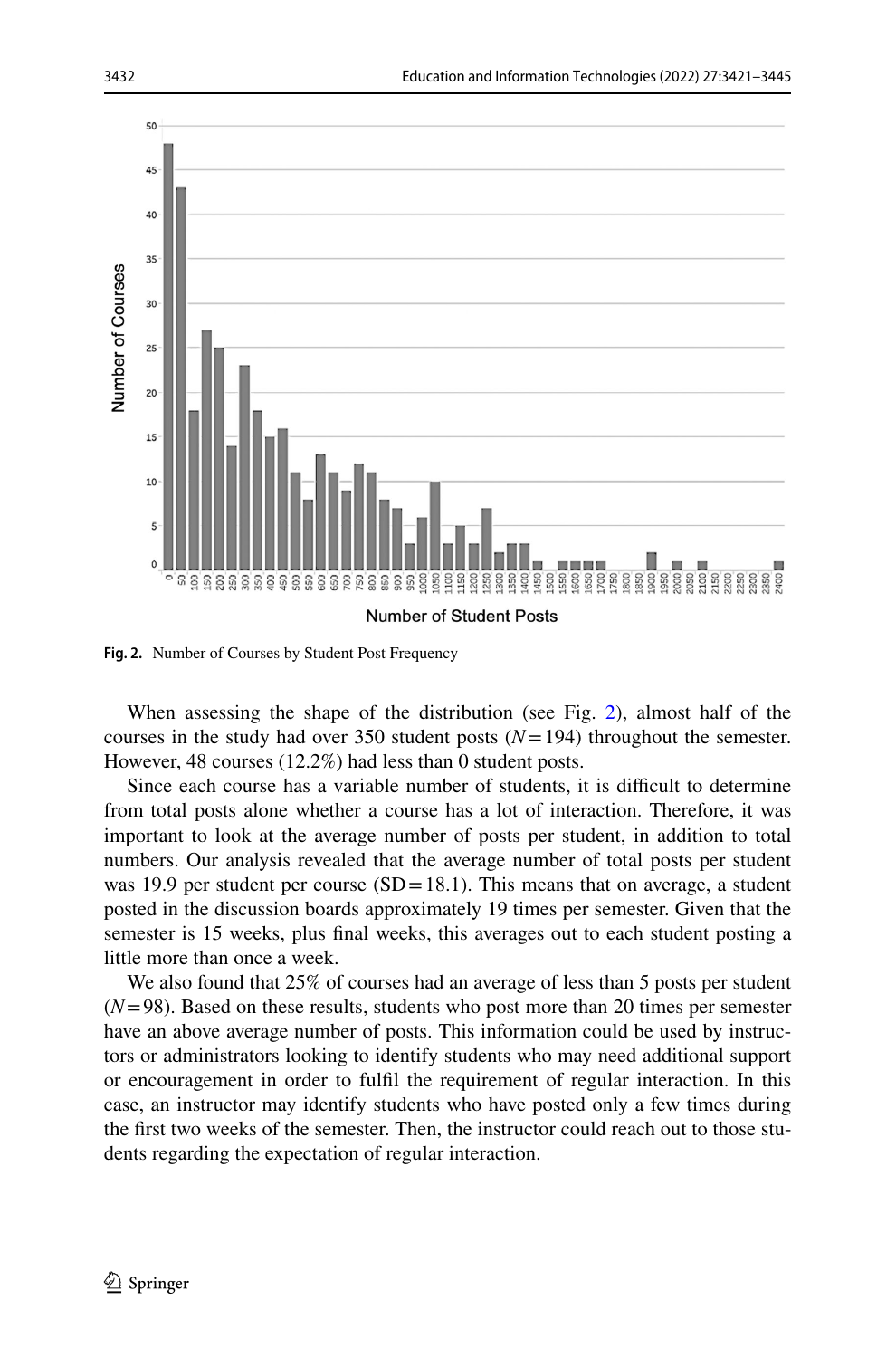#### **4.4 Research question 3: Weekly interaction**

Research question three was "How do students and instructors interact each week in asynchronous discussions in online courses?" Results answering this question provides baseline data for discussion board activity in online courses. This data could be used to identify courses early in the semester who have low levels of discussion board interaction. An instructor or administrator may wish to identify students or instructors who have low levels of interaction to promote regular learner-instructor interaction. To answer this research question, weekly totals of discussion posts were calculated. For each week, the number of student posts and instructor posts were reported for each of the courses. The courses in the data set were ofered over fall or spring semester; the courses were assumed to have followed the university's traditional 15-week schedule, plus fnals week. All courses are expected to take part in fnals week, either by giving an exam or fulflling two contact hours of instruction. Table [6](#page-12-0) shows the weekly totals of posts for all courses as well as the totals for instructors and for students. Additionally, the average number of posts per course was calculated along with the percentage of overall posts for each week.

Based on the data set, most interaction happened in the discussion boards during the frst two weeks of a semester. This was true for both students and instructors. After that, there was a steady decrease in the number of discussion board posts. The least amount of interaction in the discussion boards happened during fnals week

| Week                | <b>Total Posts</b> | Total<br>Instructor<br>Posts | <b>Total Student Posts</b> | <b>Average Posts</b><br>per Course | Percentage of<br><b>Overall Posts</b> |
|---------------------|--------------------|------------------------------|----------------------------|------------------------------------|---------------------------------------|
| 1                   | 25,269             | 3043                         | 22,226                     | 64.46                              | 12.6%                                 |
| $\overline{2}$      | 18,599             | 1728                         | 16,871                     | 47.44                              | 9.3%                                  |
| 3                   | 14,852             | 1120                         | 13,732                     | 37.88                              | 7.4%                                  |
| $\overline{4}$      | 14,196             | 856                          | 13,340                     | 36.21                              | 7.1%                                  |
| 5                   | 13,048             | 768                          | 12,280                     | 33.28                              | 6.5%                                  |
| 6                   | 12,310             | 655                          | 11,655                     | 31.40                              | 6.2%                                  |
| 7                   | 13,223             | 690                          | 12,531                     | 33.73                              | 6.6%                                  |
| 8                   | 11,129             | 657                          | 10,472                     | 28.39                              | 5.6%                                  |
| 9                   | 11,559             | 667                          | 10,892                     | 29.48                              | 5.8%                                  |
| 10                  | 11,369             | 464                          | 10,905                     | 29.00                              | 5.7%                                  |
| 11                  | 10,557             | 562                          | 9995                       | 26.93                              | 5.3%                                  |
| 12                  | 10,392             | 441                          | 9951                       | 26.51                              | 5.2%                                  |
| 13                  | 9744               | 491                          | 9253                       | 24.85                              | 4.9%                                  |
| 14                  | 9707               | 515                          | 9192                       | 24.76                              | 4.9%                                  |
| 15                  | 9242               | 552                          | 8690                       | 23.57                              | 4.6%                                  |
| <b>Finals Week</b>  | 2361               | 171                          | 2220                       | 6.02                               | 1.2%                                  |
| Spring/Winter Break | 2399               | 143                          | 2256                       | 6.11                               | 1.2%                                  |

<span id="page-12-0"></span>**Table 6** Weekly Total Discussion Board Posts

*N=392*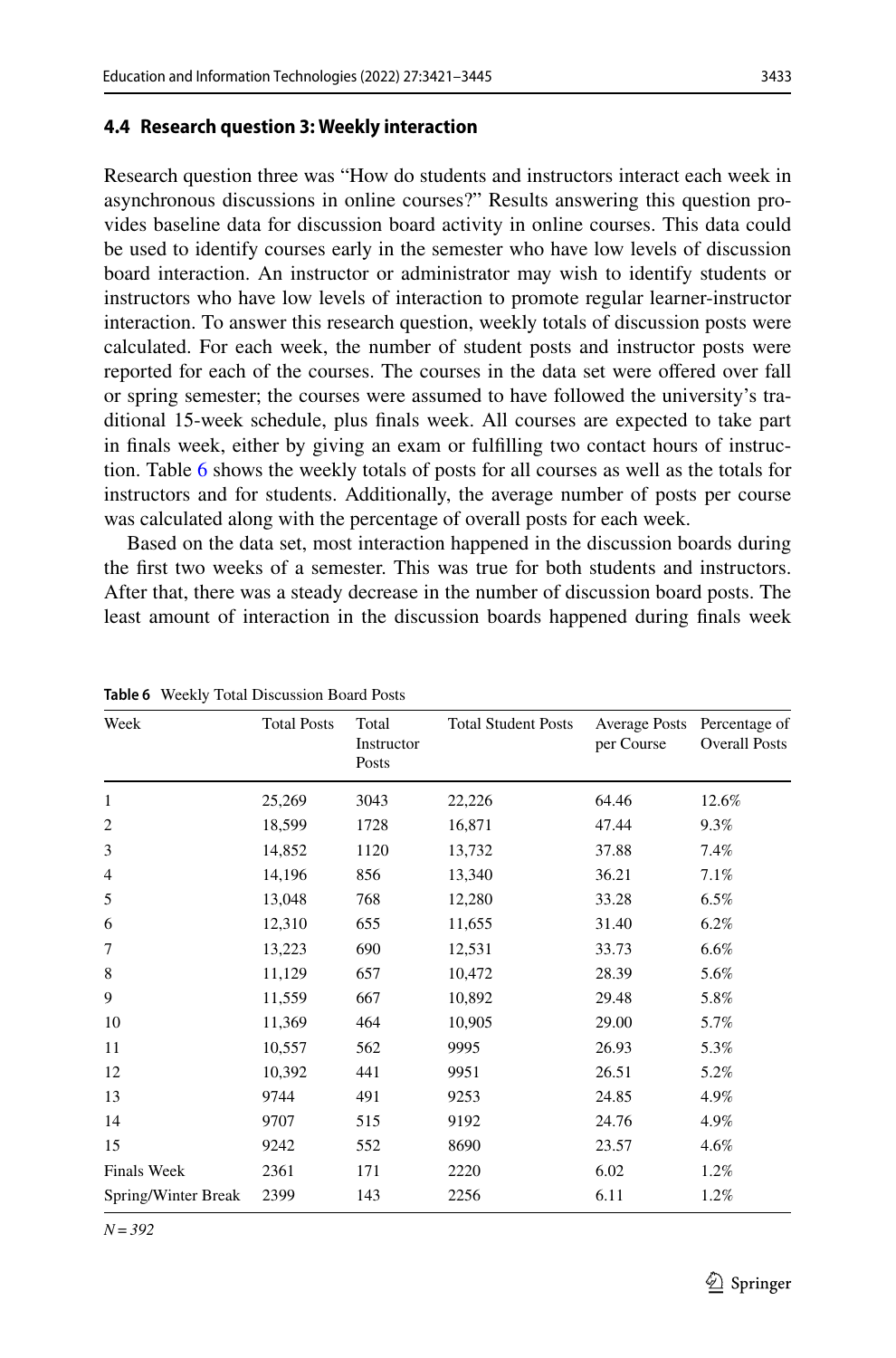<span id="page-13-0"></span>

| <b>Table 7</b> Average Interactions<br>for Instructors and Students by<br>Week | Week | Average Instructor Interaction<br>Rate | Average<br>Posts per<br>Student |
|--------------------------------------------------------------------------------|------|----------------------------------------|---------------------------------|
|                                                                                |      | $\cdot$ 3                              | 2.2                             |
|                                                                                | 2    | .17                                    | 1.7                             |
|                                                                                | 3    | .11                                    | 1.4                             |
|                                                                                | 4    | .08                                    | 1.3                             |

and spring or winter break (depending on the semester). Further, it is worth pointing out that the last few weeks of the semester have about a third of the interaction as the first week (see Table  $6$ ).

As discussed previously, class size can infuence interaction. Therefore, using the average class size of the courses in the study  $(M=25.43)$ , average instructor interaction rate and average posts per student were calculated each week. These numbers provide a baseline measure which could be used to identify courses with low interaction rates. Since this data could be particularly helpful during the frst few weeks of the semester to encourage participation from students and ensure that instructors are practicing regular interaction, Table [7](#page-13-0) shows the average instructor interaction rate and average posts per student for the frst four weeks of the semester. After that, average interaction drops of.

Based on the average instructor interaction rate and average posts for students, instructors should possibly attempt to post an average of once, per every three students in their class and a student should post at least twice. During week two, an instructor should post an average of once per every seven students in their class and a student should post at least once. Using the average instructor interaction rate and average posts per students, these numbers could help assist instructors on setting targets numbers which they can use to help ensure they are maintaining regular interaction with their students.

The two semesters used in the study showed similar results for interaction. Term 1 had 207 courses and term 2 had 185 courses. Fig. 4.9 shows the total posts by term. As shown in Fig. [3,](#page-14-0) posts for both students and instructors decrease from the frst week of the semester to the last week. This decrease in posts may indicate a reduction in interaction throughout the semester. However, additional research would need to be done to determine if interaction was occurring in diferent ways at diferent points in the semester.

#### **4.5 Research question 4: Correlation testing**

Research question 4 was, "Is there a relationship between asynchronous discussion interaction measures and student satisfaction?" This research question focuses on whether there is a correlation between total posts (i.e., interaction) in a course and student satisfaction. It is important to understand if the total posts in an online course is associated with student satisfaction. If a correlation was found, course design and delivery methods could be modifed to increase student satisfaction. For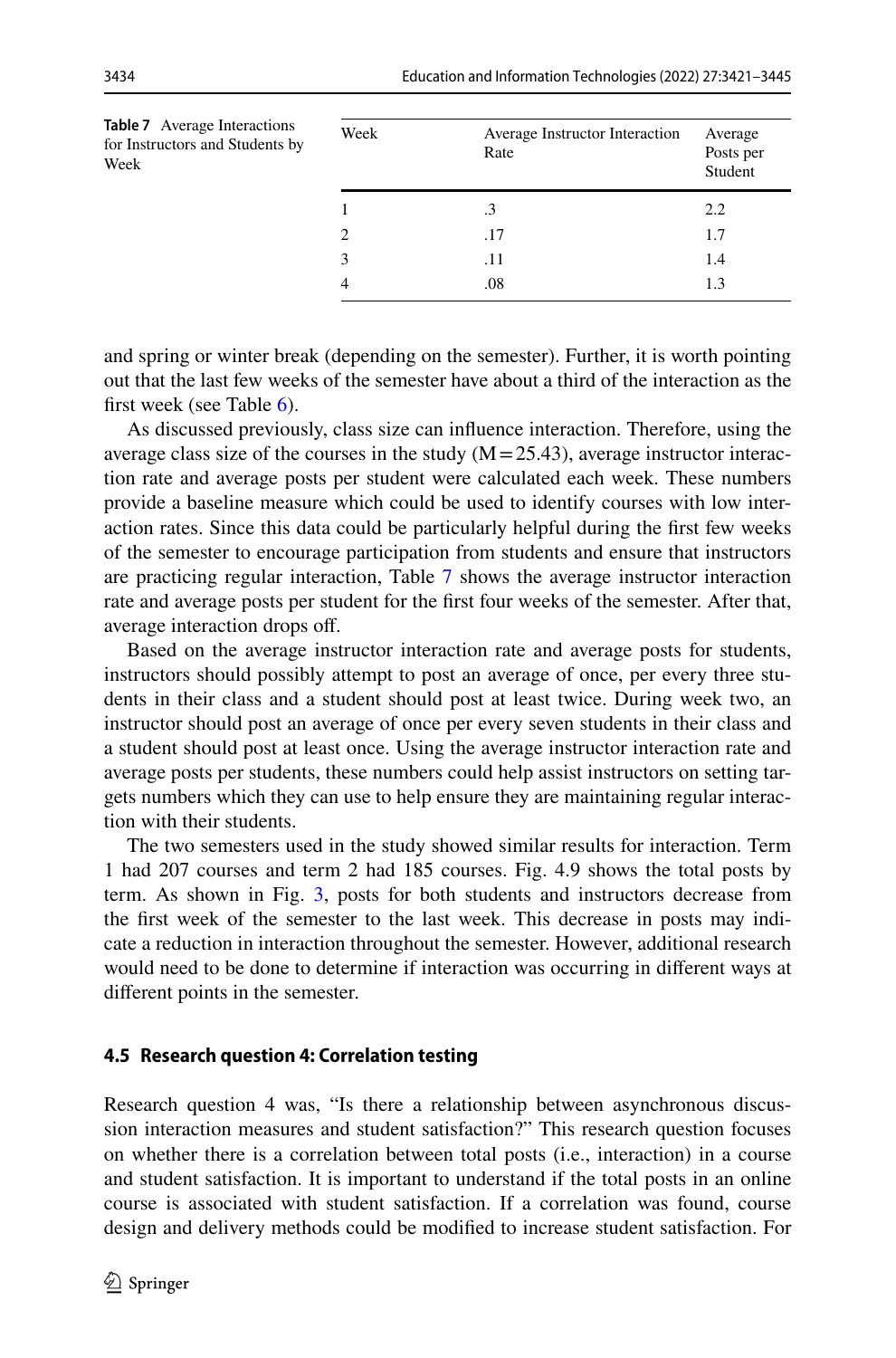

<span id="page-14-0"></span>**Fig. 3.** Total Discussion Posts Based on Enrollment Type

the variable, total posts, from the 392 courses with discussions, the total number of posts ranged from two to 2468 posts, with a mean of  $503.21$  (SD=447.2). For the variable, student satisfaction, from the 392 courses with discussions, student satisfaction ranged from 2.625 to 6.0 with a scale from zero to six. The mean was 4.96  $(SD=0.5)$ .

To determine the appropriate statistical technique, a test of normality was used to assess the distribution of the scores (Pallant, [2013](#page-23-11)). Results of the Kolmogorov-Smirnov and Shapiro Wilk provided the Sig. value of .000 for both total posts and student satisfaction, suggesting violation of the assumption of normality. An inspection of the normal probability plots confrmed a non-normal distribution for both variables. Several attempts were made to normalize the data. This included removing outliers and transforming the variables. Since student satisfaction was already a new variable introduced by averaging the scores from eight questions from the end-of-course evaluation, it felt excessive to transform that variable. In addition, there is "considerable controversy" concerning transforming variables (Pallant, [2013,](#page-23-11) p. 96). When removing outliers, results from correlation testing produced similar results as when not removing outliers. Therefore, a non-parametric technique was selected. Non-parametric tests are useful in cases where the assumption required for parametric tests are not met (Pallant, [2013](#page-23-11), p. 221). Therefore, a Spearman's Rho correlation was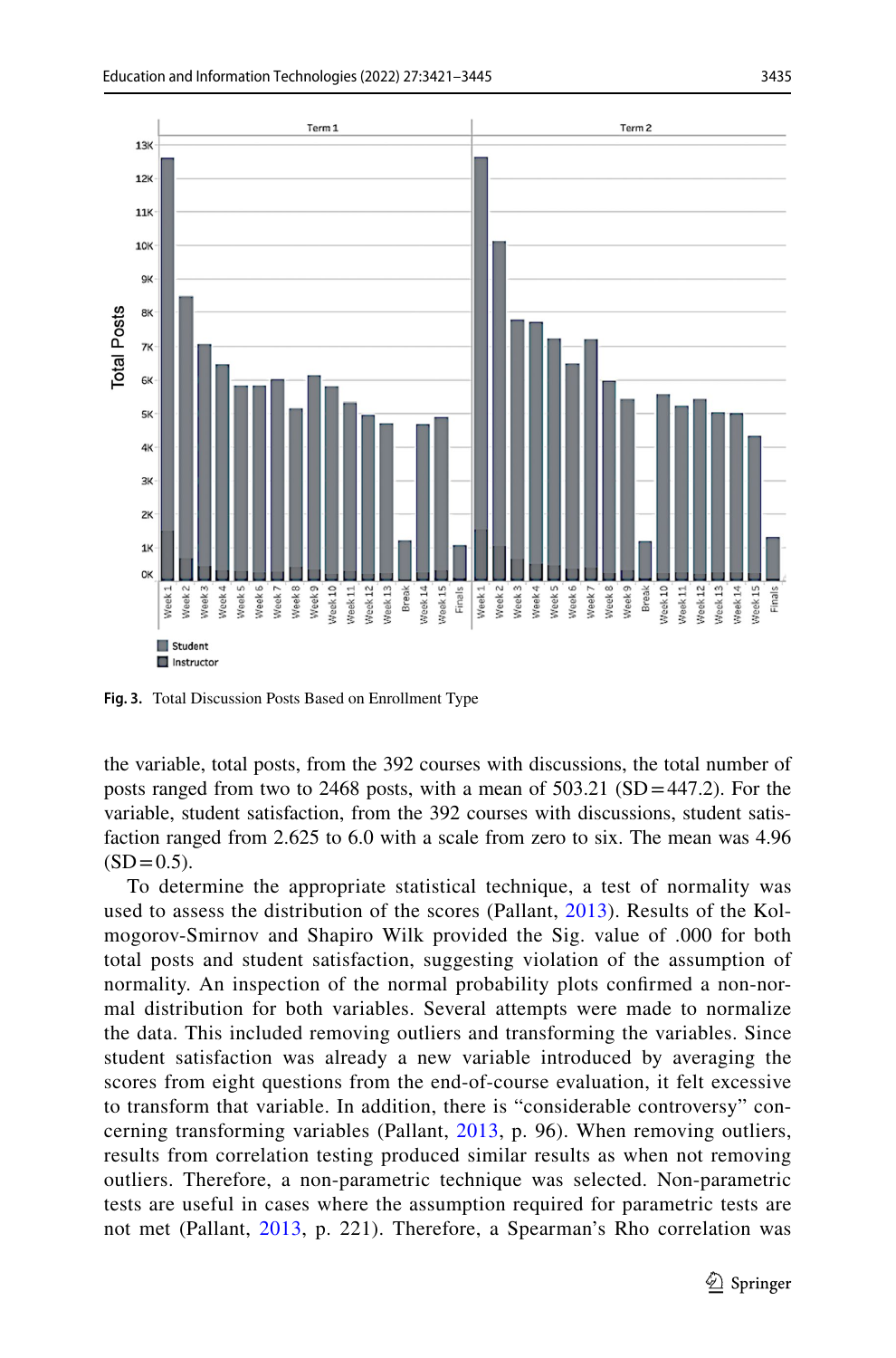| Variable       |                                 |                                              | <b>Total Posts</b> | Student<br>Satisfac-<br>tion |
|----------------|---------------------------------|----------------------------------------------|--------------------|------------------------------|
| Spearman's rho | <b>Total Posts</b>              | Correlation Coefficient<br>$Sig. (2-tailed)$ | 1.000              | $-.060$<br>.240              |
|                | Student Satisfac-<br>tion Score | Correlation Coefficient                      | $-.060$            |                              |
|                |                                 | $Sig. (2-tailed)$                            | .240               |                              |

<span id="page-15-0"></span>**Table 8** Results from the Spearman's Rho Correlation

*N=392*

selected to measure the relationship between the two variables. A Spearman's rank-order correlation was run to assess the relationship between student satisfaction score and total posts in a course. 392 courses were used in the analysis. Preliminary analysis showed the relationship to be non-monotonic, as assessed by visual inspection of a scatterplot. There was no statistically signifcant correlation between student satisfaction scores and total posts,  $r_s = -.060$ ,  $p = .240$ (see Table [8\)](#page-15-0).

# **5 Discussion**

Findings from this study are intended to provide insight into how instructors and students interact in discussion boards. The exploratory nature of this research was meant to provide baseline data that can help instructors, department chairs, and administrators to better understand how instructors and students interact in online courses.

## **5.1 Research question 1**

Research question 1 explored how instructors interact in discussion boards in online courses. Research suggests that instructors should play an active role in online discussions and research indicates that regular interaction between students and instructors encourages discussion and improves learner satisfaction (Darabi et al., [2013](#page-22-13); Dennen, [2005](#page-22-14); Moller, [1998;](#page-23-12) Nandi et al., [2012](#page-23-10)). Results from this study showed that instructor interaction varies greatly from course to course. In some courses, instructors did not post at all in discussions, while in other courses, instructors posted over 200 times. On average, an instructor posted 33 times during the semester.

In addition, instructor interaction rate was calculated for each course. The calculation was determined by taking the total number of instructor posts and dividing it by the number of students in the course. Instructor interaction ranged from 0 to 18.9 with a mean of 1.49 (SD=2.3). Since there was a wide range of instructor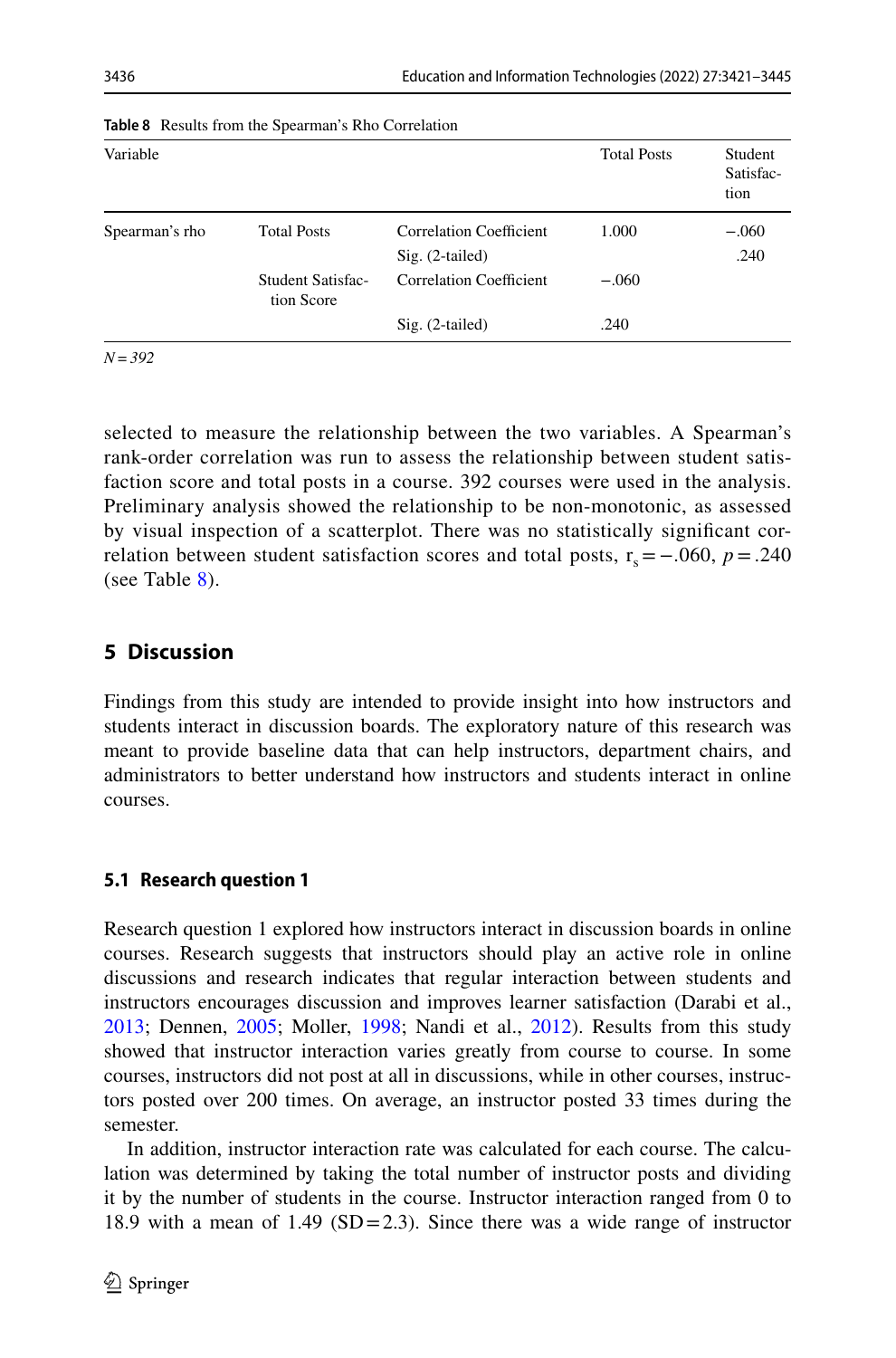interaction, it is possible that instructors used diferent approaches to discussion boards or perhaps instructors used other tools, beyond the discussion boards, for facilitating interaction; at the same time, it is also possible that instructors were simply absent from the course.

Although there is no magic number for the number of posts an instructor makes in a course, research indicates and regulation requires, that regular interaction from the instructor has an impact on student perceived learning, student satisfaction, and student engagement (U.S. Department of Education, [2014;](#page-24-1) Hrastinski, [2008](#page-22-15); Jung et al., [2002](#page-22-5); Swan, [2004](#page-24-2)). Online discussions create opportunities for collaborative, knowledge sharing, and social interaction (Fleming, [2008](#page-22-16); Rovai, [2002](#page-23-13); Thompson, [2006](#page-24-4)). Specifcally, when it comes to instructor interaction, Ringler et al. [\(2015](#page-23-14)) found that "there is a positive relationship between the number of instructor posts and the number of posts per student" (p. 23). Meaning that the more often instructors participated, the more discussion occurred. The thought is that more discussion means greater learning and a stronger sense of community. However, depending on one's teaching style, the instructor may post more or less often (Quitadamo & Brown, [2001\)](#page-23-15). Meaning if an instructor posted infrequently, perhaps they were writing (or recording) longer posts of higher quality or choosing to summarize discussions at the end of the week (Rovai, [2007](#page-23-16)). Or perhaps an instructor found that when posting too frequently, students shut down or merely waited for the instructor to respond instead of responding to a fellow student's post and therefore believed that posting less frequently actually simulated student-student discussion (Mazzolini & Maddison, [2003\)](#page-23-17). The variety of strategies and facilitation strategies makes it diffcult to judge the quality of the course just on the number of posts by an instructor.

In addition to instructor posts, the number of discussion boards also varied greatly from course to course. In some courses there were no discussion boards, while in other courses over 100. The average number of discussion boards in a course was 14, roughly one a week. The design of the course and the beliefs of the instructor likely infuenced how many discussion boards were in the course. According to Covelli ([2017\)](#page-21-6), there are several techniques that can be applied to the course or by the instructor to encourage efective discussions. Research suggests that facilitating discussions may not come naturally to instructors and therefore, instructors should engage in professional development on facilitating efective discussions (Covelli, [2017](#page-21-6)). For example, learning how to incorporate audio and video into discussions can add texture and personality to discussions (Covelli, [2017](#page-21-6)). Additionally, the course design may ofer opportunities for small group or whole class discussions which can assist in building community within the course (Covelli, [2017](#page-21-6)).

The institution at which this study was conducted has a faculty-driven development and delivery model, meaning that courses are designed and taught by instructors with little or no assistance from an instructional designer. This was common practice during the early years of online learning to increase production of online courses (Oblinger & Hawkins, [2006](#page-23-18)). Faculty were provided release time or a stipend in exchange for developing and delivering online courses (Oblinger & Hawkins, [2006](#page-23-18)). However, this decentralized approach to course design also means that some instructors may have received no training or limited support, which can lead to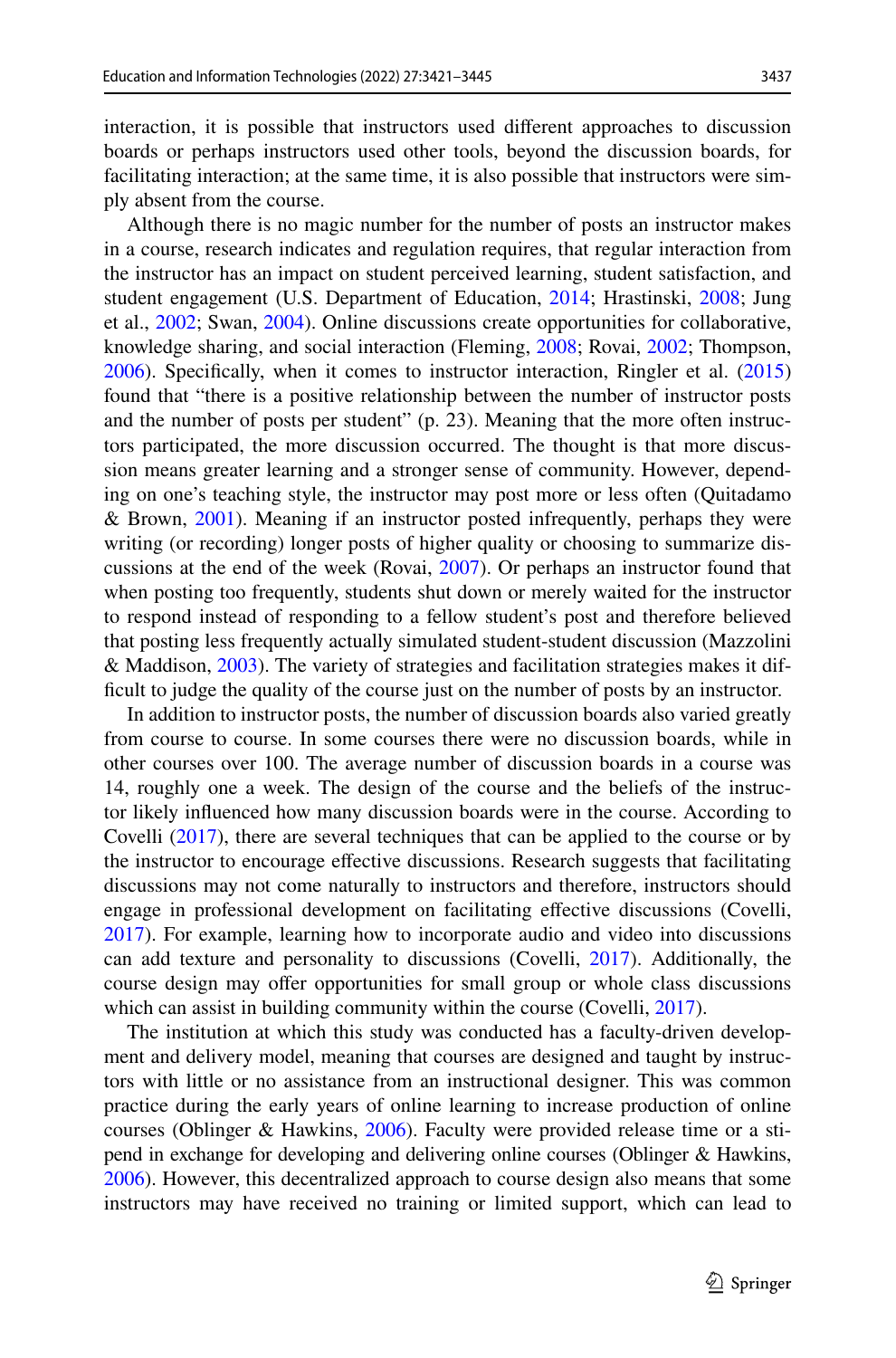diferent approaches to course design and specifcally to the design and facilitation of online discussions.

#### **5.2 Research question 2**

Research suggests there are many factors that infuence student contribution in online discussions (Hew et al., [2010;](#page-22-9) Xie et al., [2006](#page-24-3)). Results from this study found that the frequency of student posts varied from zero to over two thousand in a course during the semester with a mean of 470 posts per course. Due to diferences in class size, the average number of posts per student was calculated by dividing the total number of student posts by the number of students in the course The average posts per student was 19 times per semester or just barely more than once per week. One of the challenges with this measure is that it assumes that every student participated in the discussions (Bliss & Lawrence, [2009a\)](#page-21-4).

Like instructor postings, the total number of student posts only tells part of the story. Other factors, such as instructor expectations, the design of the discussion, and extrinsic motivation can infuence the number of posts or level of engagement of students in online discussions (Rovai, [2007\)](#page-23-16). These factors are refected in popular online learning standards. For example, Chickering and Gamson's ([1987](#page-21-7)) seven principles of good teaching includes communicating high expectations. Specifcally related to online discussions, Rovai ([2007](#page-23-16)) suggests clearly communicating with students what the requirements are for active participation in discussions; a discussion rubric can assist in setting those expectations (Rovai, [2007\)](#page-23-16). Popular online learning standards include the design of learning activities, and specifcally online discus-sions, as an important component in effective online courses. Maddix ([2012](#page-23-19)) argued that discussion questions should be open-ended and encourage critical and creative thinking. Related to design, the size of the discussion board can also afect participation. For example, Reonieri [\(2006](#page-23-20)) found that 10–15 students was the ideal size for an efective online discussion. In addition, Bliss and Lawrence [\(2009b\)](#page-21-5) found that students participated more frequently in small group discussions than in whole class discussions. Finally, extrinsic motivation can afect discussion participation. All the popular online learning standards include assessment. Best practices for discussion boards recommend evaluating and grading discussion board interactions in online classes (Maddix, [2012;](#page-23-19) Rovai, [2007](#page-23-16)). The use of rubrics can assist not only in the grading process, but also provide expectations for participation (Ringler et al., [2015](#page-23-14)).

#### **5.3 Research question 3**

Research question 3 looked at weekly interaction between students and instructors in discussion boards. This is because it is one thing to understand how instructors and students interact across an entire semester once a semester is over, but it is another thing to better understand how these interactions occur each week. Total posts, average posts per course, and the percentage of overall posts was calculated for each week. Results found that the most interaction occurred during the frst two weeks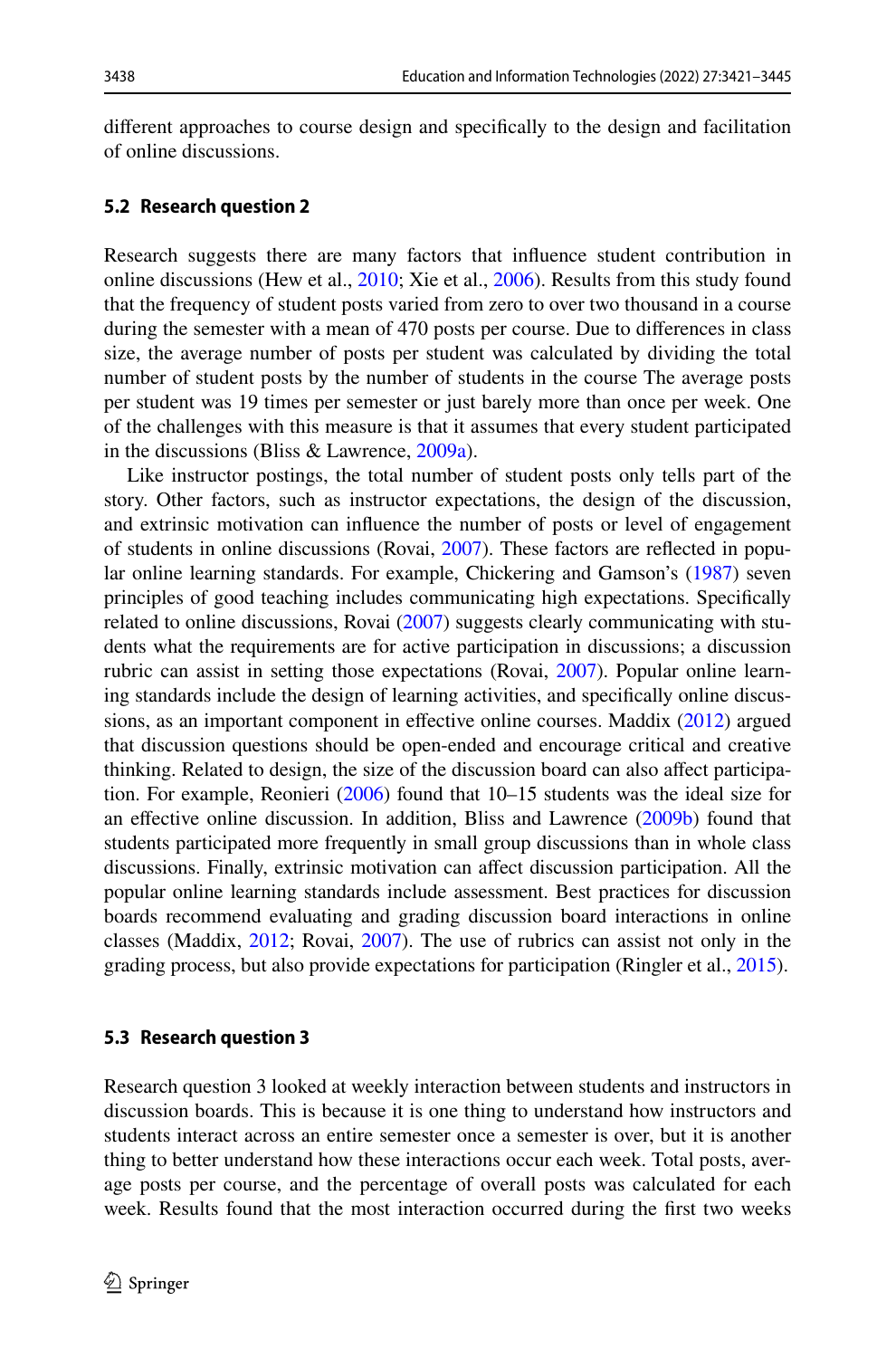of the semester. After the frst week, interaction dropped nearly every week for both instructors and students. During week two, interaction dropped 25% and then during week three interaction dropped 20%. After the frst three weeks, on average, interaction dropped about 4% each week. The lowest number of interactions occurred during semester break and fnals week.

Best practices for online learning often recommend an "introductory discussion" where students and the instructor can introduce themselves and become acquainted (Gunawardena & Zittle, [1997;](#page-22-17) Rovai, [2007](#page-23-16)). These introductory discussions are meant to spark a sense of community (Gunawardena & Zittle, [1997](#page-22-17)). However, like other studies (Pham et al., [2014\)](#page-23-21), interactions in this data set dropped over the semester. Pham et al. ([2014](#page-23-21)) found after a high level of engagement at the beginning of the course, momentum faded as the semester continued. Research, though, has highlighted the importance for online instructors to create motivation throughout the semester to increase student engagement in discussions (Rovai, [2007](#page-23-16)). This means that without extrinsic motivation, even the most motivated student may have a hard time staying engaged in an online course. One strategy identifed by researchers to increase extrinsic motivation is to assign a grade for discussion participation ranging from 10 to 35% of the overall course grade (Rovai, [2007](#page-23-16)). Rovai ([2007](#page-23-16)) points out that students should be clear on what and how their being graded. Some instructors use discussion board rubrics, to assist students in self assessing their participation and provide clear expectations, while others simply require a minimum number of posts each week. Other strategies for maintaining motivation and increasing interaction throughout the semester include making sure the discussions are directly tied to the course objectives, use small group discussions to encourage participation from students who may be reluctant to post in larger discussions, and provide tutorials or detailed instructions for those who may not be familiar with discussion board technology (Suler, [2004](#page-24-5)). Finally, many researchers believe that the instructor should actively participate in discussions, but without taking over or responding too quickly (Bliss & Lawrence, [2009a](#page-21-4)).

#### **5.4 Research question 4**

Research suggests that learner-instructor interaction plays an important role in student satisfaction, therefore, research question 4 looked at the possible relationship between asynchronous discussion interaction measures and student satisfaction scores based on end-of-course evaluations. Although there is a large body of research which suggests that classroom participation and engagement is positively associated with student satisfaction, results of this study found no association (Hrastinski, [2008;](#page-22-15) Jung et al., [2002;](#page-22-5) Sher, [2009;](#page-23-4) Swan, [2004](#page-24-2)).

However, there are several possible explanations for this. First, there could be issues with using an average of the end-of-course evaluation as a measure of student satisfaction.

Another possible explanation is that the discussions were not the only place instructors and students interacted. Huang and Hsiao [\(2012\)](#page-22-18) identifed seven diferent communication tools which facilitated online interaction between learners and instructors. Those tools included email, discussion boards, announcements, blogs, streaming audio/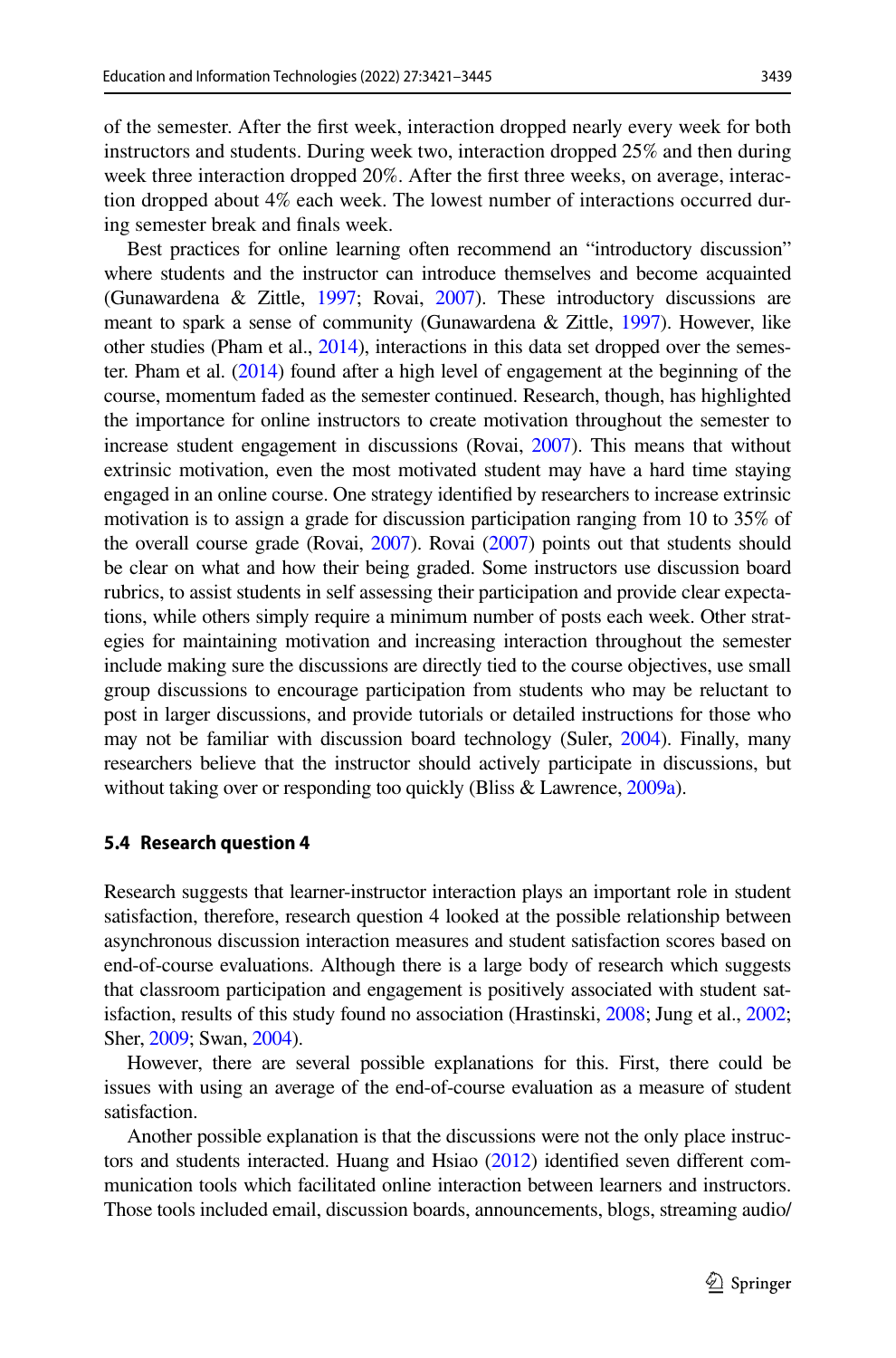video, chat, and web-conferencing (Huang & Hsiao, [2012](#page-22-18)). It could be that a variety of communication tools were being used in online courses and in order to fully understand the efects of interactions on student satisfaction additional research needs to be done.

# **6 Conclusion**

The U.S. Department of Education has identifed regular and substantive interaction between the instructor and students as a standard and required practice for online education to be considered for federal funding (U.S. Department of Education, [2014](#page-24-1)). Best practices for online education also acknowledge the importance of interaction (Lowenthal & Davison-Shivers, [2019](#page-22-11); Richardson & Swan, [2003;](#page-23-3) Swan, [2004](#page-24-2)). And although there are an increasing number of ways to facilitate this interaction, asynchronous discussion boards are still the most popular (Lieberman, [2019](#page-22-12)). Therefore, this study sought to explore and better understand the frequency of interaction between instructors and students in discussion boards in online courses.

The frst major fnding was that numbers alone do not tell the entire story. Although LMS data has become more readily available and accessible for analysis, the differences in course design and course facilitation made it difficult to generalize across all courses. Courses in this study had wildly diferent practices when it came to discussions. For example, in some courses, no discussions were present while other courses had over 100 discussions. Due to the decentralized development model for online courses at this institution, the diferences in the number of discussions is unexplained. However, perhaps courses with many discussions break students into discussion groups or even pairs. Meaning that for every discussion, there are duplicates of that discussion to allow groups or pairs to respond to one another, as opposed to the entire class. Although there are other ways of accomplishing this in an LMS, depending on training, the instructor may be unaware. Additionally, there may be pedagogical reasons for making group discussions available to other groups in the course. Without a deeper analysis of course design and course facilitation, the numbers from the LMS data only tell a part of the story. Therefore, it would be suggested that if department chairs or administrators wanted to use discussion board activity to inform evaluation or any type of student intervention, they not only identify appropriate levels of interaction for the courses ofered in their programs as well as possibly adding other data points.

Another major fnding was that the total posts in a course was not correlated to student satisfaction. However, additional research would need to be conducted to confrm these results in other contexts as well as with other instruments to measure student satisfaction. Given this, it would be logical to continue to follow best practices which include making eforts to participate regularly in discussions, setting expectations, and assigning grades for participation in discussions.

In addition, this research makes use of LMS data, which historically has been difficult to obtain. With a growing interest in using student data to improve teaching and learning, this research serves as an example of how advances in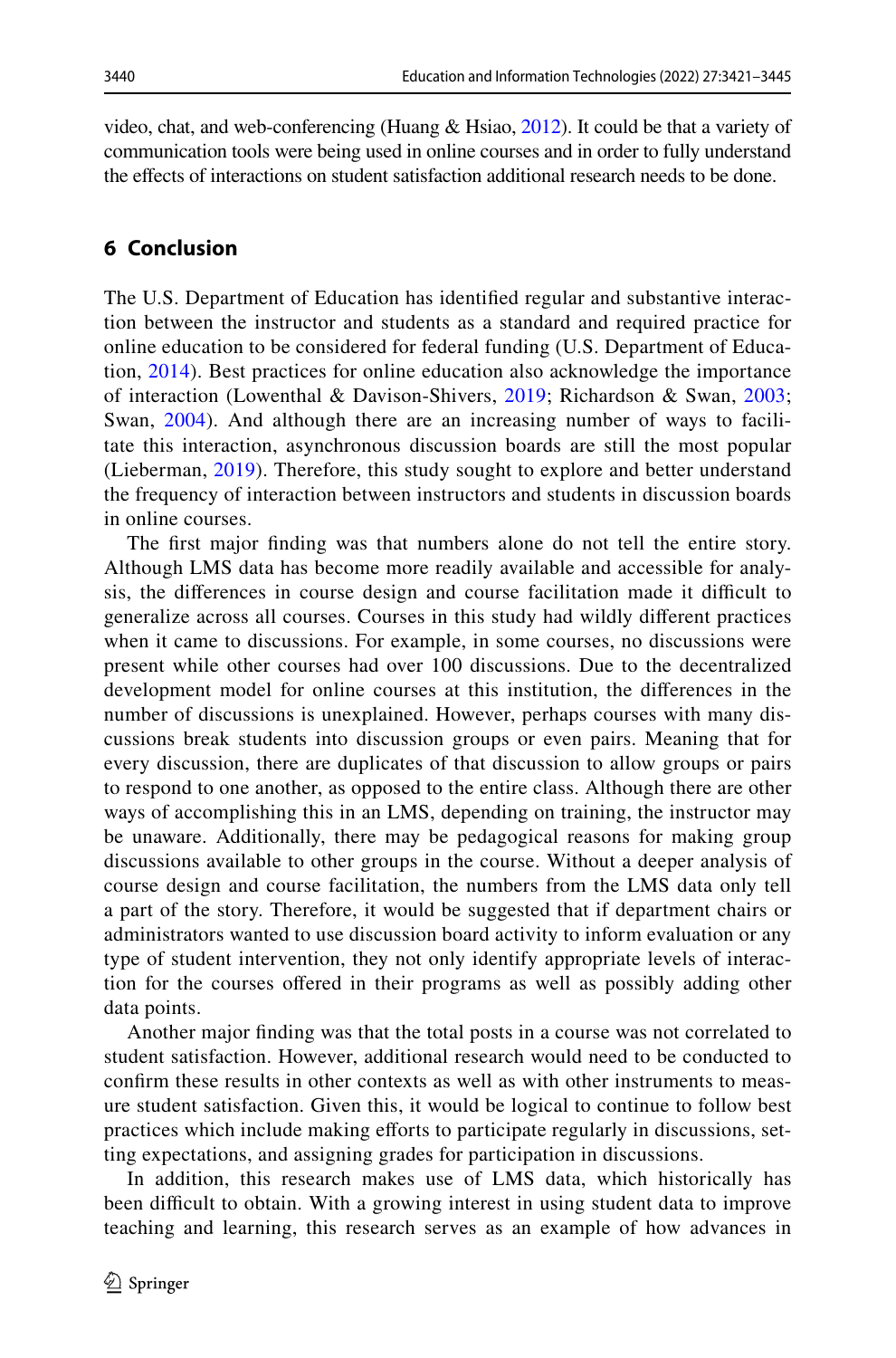technology and reduced data storage costs has allowed institutions to take advantage of the tremendous amount of data available in the LMS (Viberg et al., [2018](#page-24-6)). However, this research also brings up a number of concerns about "if" Canvas data should be used. Viberg et al. ([2018](#page-24-6)) suggests that concerns of data privacy, security and informed consent of learning data should be considered as institutions scale research efforts using learning data. Although data from this study was anonymized and exploratory in nature, it brings up questions about how institutions should ensure ethical practices as future research is conducted.

Specifcally, the results from this study could be used to inform department chairs and administrators of the general practices of discussion board use. Using this information, department chairs or administrators could target courses with low number of discussions or instructors and students with fewer than average number of discussion posts during the frst few weeks of class. By catching low levels of interaction early, support and guidance can be provided to instructors or students to increase interaction throughout the semester. These results could also be used by instructional designers in order to guide recommendations for future training and support. This research could also be helpful to share with instructors as a baseline of minimum interaction that should be occurring in their online classes.

The results of this study are limited due to the size and scope of the study. The courses, instructors, and students in this study were from a single university with a common LMS, Canvas. The actual teaching methods used varied. Additionally, this research took a campus wide view of discussion interactions. It did not consider situational variables, (e.g., class size, subject matter, faculty experience). Additionally, we did not have access to other datasets, such as course grades or retention rates, which would be worthwhile to investigate beyond student satisfaction. Finally, due to the exploratory nature of this study, additional research would need to be completed to more fully understand how students and instructors are interacting in online courses. Another limitation is that this study focused only on the quantity and not the quality of discussion boards which in turn really focuses just on "regular" and not necessarily on "substantive" interaction. Analyzing the quality of posts would be needed to truly assess the substance of discussion board interactions. However, these additional metrics would require signifcant resources and therefore not be as available simply from current learning analytic data.

Future research could expand to include the quality of posts, length of posts, as well as the extent of threading. Bliss and Lawrence [\(2009a\)](#page-21-4) recommend using multi-factor metrics to provide a more complete view of how interactions occur in online discussion boards. Additionally, with an array of best practices for discussion boards, it would be valuable to explore if the use of best practices, like providing clear guidelines for discussions or grading discussions, has any efect on the quantity or quality of posts. Although not touched on in this research, the impact of faculty training on the quantity of interactions may provide guidance or direction for faculty development organizations. With access to Canvas data, there are many possibilities to explore. Discussion boards are just one tool for interacting in online courses. The single metric is not adequate for measuring or ensuring that online courses meet the "regular and substantive" interaction requirement set by the U.S. Department of Education. Future research could look more diversely at the toolset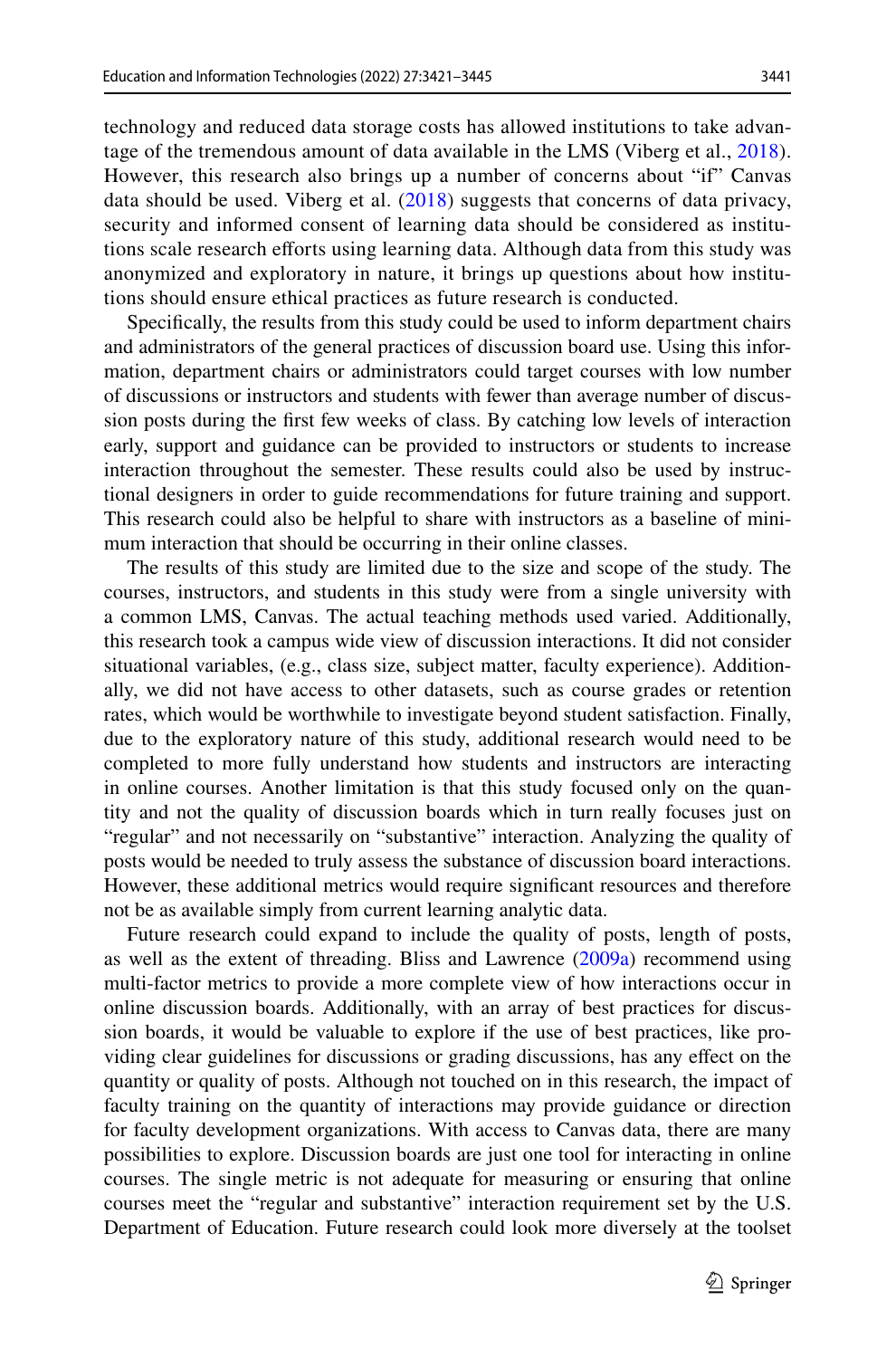used for communication in online courses to establish metrics which could be used to measure interaction.

The fndings of this study build upon current research and theory related to the importance of interaction between students and instructors in online courses. Results found that discussion board activity of students and instructors varied greatly depending on the course. There was no relationship between the number of discussion board interactions and student satisfaction, as tested in this study. The result of this study, though, still contributes to the research and practice for online education by extending the research related to asynchronous discussion boards. In addition, this research serves as a proof of concept for additional research which uses data available from the LMS to continue the work of improving online education.

**Availability of data and material** Not able to share.

**Code availability** Not applicable.

#### **Declarations**

**Ethics approval** Approved Protocol Number: 101-SB19–175.

**Consent to participate** Not applicable.

**Consent for publication** Not applicable.

### **References**

- <span id="page-21-0"></span>Allen, I. E., & Seaman, J. (2016). Online report card: Tracking online education in the United States. Babson Survey Research Group and Quahog Research Group.
- <span id="page-21-1"></span>Battalio, J. T. (2007). Interaction online: A reevaluation. *Quarterly Review of Distance Education, 8*(4), 339–352.
- <span id="page-21-4"></span>Bliss, C. A., & Lawrence, B. (2009a). From posts to patterns: A metric to characterize discussion board activity in online courses. *Journal of Asynchronous Learning Networks, 13*(2), 15–32. [https://doi.](https://doi.org/10.24059/olj.v13i2.1665) [org/10.24059/olj.v13i2.1665](https://doi.org/10.24059/olj.v13i2.1665)
- <span id="page-21-5"></span>Bliss, C. A., & Lawrence, B. (2009b). Is the whole greater than the sum of its parts? A comparison of small group and whole class discussion board activity in online courses. *Journal of Asynchronous Learning Networks, 13*(4), 25–39. <https://doi.org/10.24059/olj.v13i4.1646>
- <span id="page-21-3"></span>Brown, A. H., & Green, T. (2009). Time students spend reading threaded discussions in online graduate courses requiring asynchronous participation. *International Review of Research in Open and Distributed Learning, 10*(6), 51–64.<https://doi.org/10.19173/irrodl.v10i6.760>
- <span id="page-21-2"></span>Chickering, A., & Ehrmann, S. C. (1996). Implementing the seven principles: Technology as lever. *AAHE Bulletin, 49*, 3–6.
- <span id="page-21-7"></span>Chickering, A., & Gamson, Z. F. (1987). Seven principles of good practice for undergraduate education. *AAHE Bulletin, 39*(7), 3–7.
- <span id="page-21-6"></span>Covelli, B. J. (2017). Online discussion boards: The practice of building community for adult learners. *The Journal of Continuing Higher Education, 65*, 139–145. [https://doi.org/10.1080/07377363.2017.](https://doi.org/10.1080/07377363.2017.1274616) [1274616](https://doi.org/10.1080/07377363.2017.1274616)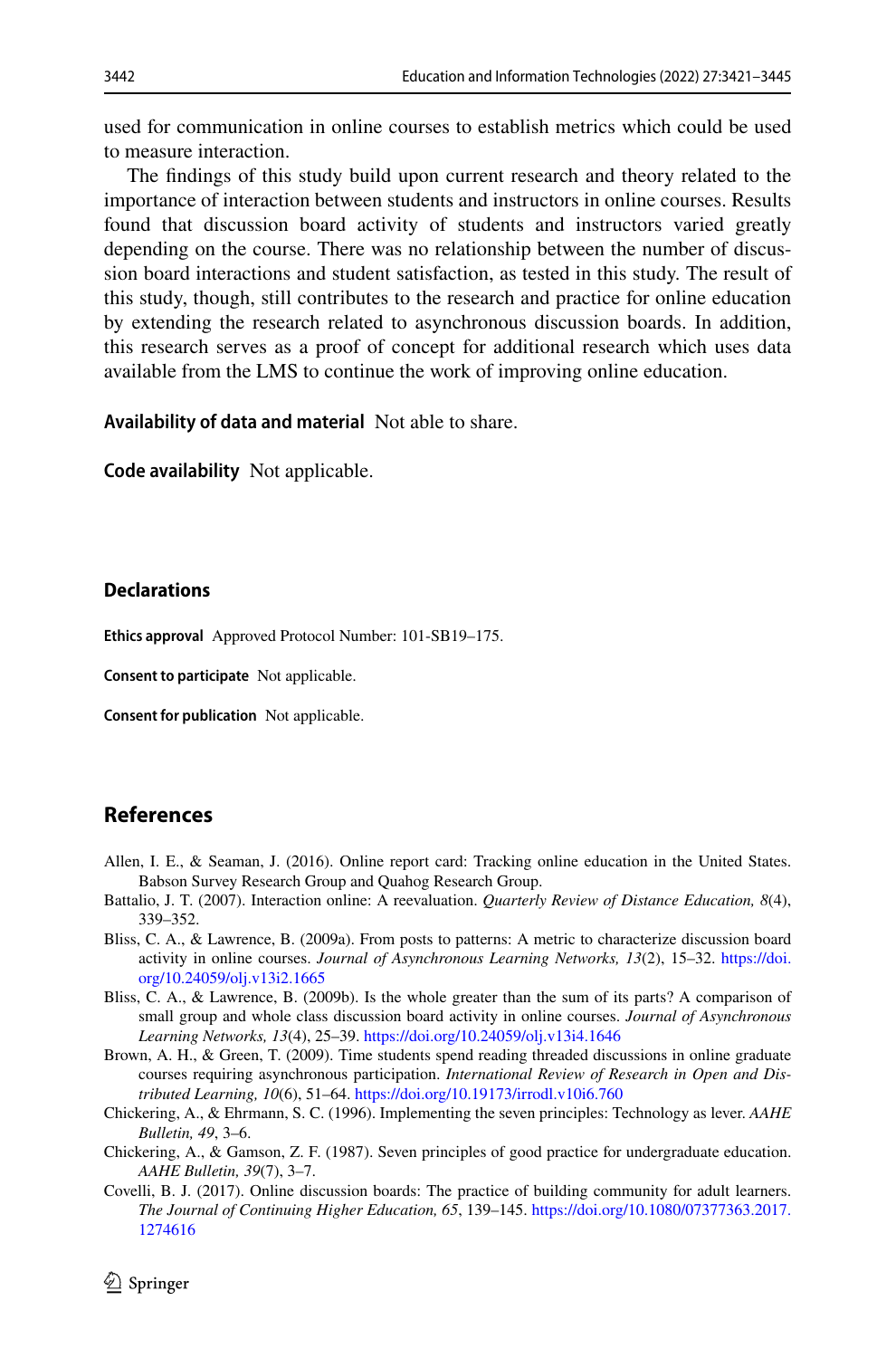- <span id="page-22-13"></span>Darabi, A., Liang, X., Suryavanshi, R., & Yurekli, H. (2013). Efectiveness of online discussion strategies: A meta-analysis. *American Journal of Distance Education, 27*(4), 228–241. [https://doi.org/10.](https://doi.org/10.1080/08923647.2013.837651) [1080/08923647.2013.837651](https://doi.org/10.1080/08923647.2013.837651)
- <span id="page-22-14"></span>Dennen, V. P. (2005). From message posting to learning dialogues: Factors afecting learner participation in asynchronous discussion. *Distance Education, 26*(1), 127–148. [https://doi.org/10.1080/01587](https://doi.org/10.1080/01587910500081376) [910500081376](https://doi.org/10.1080/01587910500081376)
- <span id="page-22-7"></span>Dennen, V. P., Darabi, A., & Smith, L. J. (2007). Instructor–learner interaction in online courses: The relative perceived importance of particular instructor actions on performance and satisfaction. *Distance Education, 28*(1), 65–79.<https://doi.org/10.1080/01587910701305319>
- <span id="page-22-3"></span>Falloon, G. (2011). Making the connection: Moore's theory of transactional distance and its relevance to the use of a virtual classroom in postgraduate online teacher education. *Journal of Research on Technology in Education, 43*(3), 187–209. <https://doi.org/10.1080/15391523.2011.10782569>
- <span id="page-22-16"></span>Fleming, D. L. (2008). Using best practices in online discussion and assessment to enhance collaborative learning. *College Teaching Methods and Styles Journal, 4*(10), 21–40. [https://doi.org/10.](https://doi.org/10.19030/ctms.v4i10.5573) [19030/ctms.v4i10.5573](https://doi.org/10.19030/ctms.v4i10.5573)
- Garrison, R. D., Anderson, T., & Archer, W. (2000). Critical inquiry in a text-based environment: Computer conferencing in higher education. *The Internet and Higher Education, 2*(2–3), 87–105. [https://doi.org/10.1016/S1096-7516\(00\)00016-6](https://doi.org/10.1016/S1096-7516(00)00016-6)
- <span id="page-22-17"></span>Gunawardena, C. N., & Zittle, F. J. (1997). Social presence as a predictor of satisfaction within a computer mediated conferencing environment. *American Journal of Distance Education, 11*(3), 8–26. <https://doi.org/10.1080/08923649709526970>
- Hathaway, K. L. (2014). An application of the seven principles of good practice to online courses. *Research in Higher Education Journal, 22*, 1–12.
- <span id="page-22-9"></span>Hew, K., Cheung, W., & Ng, C. (2010). Student contribution in asynchronous online discussion: A review of the research and empirical exploration. *Instructional Science, 38*(6), 571–606. [https://](https://doi.org/10.1007/s11251-008-9087-0) [doi.org/10.1007/s11251-008-9087-0](https://doi.org/10.1007/s11251-008-9087-0)
- <span id="page-22-4"></span>Hong, K. S. (2002). Relationships between students' and instructional variables with satisfaction and learning from a web based course. *Internet and Higher Education, 5*(3), 267–281. [https://doi.](https://doi.org/10.1016/S1096-7516(02)00105-7) [org/10.1016/S1096-7516\(02\)00105-7](https://doi.org/10.1016/S1096-7516(02)00105-7)
- <span id="page-22-15"></span>Hrastinski, S. (2008). Asynchronous and synchronous e-learning. *Educause Quarterly, 31*(4), 51–55.
- <span id="page-22-18"></span>Huang, X., & Hsiao, E.-L. (2012). Synchronous and asynchronous communication in an online environment: Faculty experiences and perceptions. *Quarterly Review of Distance Education, 12*(1), 15–30.
- <span id="page-22-0"></span>Jaschik, S., & Lederman, D. (2018). *Survey of faculty attitudes on technology*. Inside Higher Ed and Gallup.
- <span id="page-22-5"></span>Jung, I., Choi, S., Lim, C., & Leem, J. (2002). Efects of diferent types of interaction on learning achievement, satisfaction and participation in web-based instruction. *Innovations in Education and Teaching International, 39*, 153–162. <https://doi.org/10.1080/14703290252934603>
- <span id="page-22-6"></span>Kuo, Y.-C., Walker, A. E., Belland, B. R., Schroder, K., & Kuo, Y.-T. (2014). A case study of integrating interwise: Interaction, internet self-efficacy, and satisfaction in synchronous online learning environments. *International Review of Research in Open and Distance Learning, 15*(1). [http://](http://www.irrodl.org/index.php/irrodl/article/view/1664) [www.irrodl.org/index.php/irrodl/article/view/1664](http://www.irrodl.org/index.php/irrodl/article/view/1664). Accessed 1 Aug 2019.
- <span id="page-22-1"></span>Lee, S. J., Srinivasan, S., Trail, T., Lewis, D., & Lopez, S. (2011). Examining the relationship among student perception of support, course satisfaction, and learning outcomes in online learning. *Internet and Higher Education, 14*, 158–163. <https://doi.org/10.1016/j.iheduc.2011.04.001>
- <span id="page-22-2"></span>Legal Information Institute (n.d.). 20 U.S Code 1003. [https://www.law.cornell.edu/uscode/text/20/](https://www.law.cornell.edu/uscode/text/20/1003) [1003](https://www.law.cornell.edu/uscode/text/20/1003). Accessed 1 Aug 2019.
- <span id="page-22-12"></span>Lieberman, M. (2019). Discussion boards: Valuable? Overused? Discuss. [https://www.insidehigh](https://www.insidehighered.com/digital-learning/article/2019/03/27/new-approaches-discussion-boards-aim-dynamic-online-learning) [ered.com/digital-learning/article/2019/03/27/new-approaches-discussion-boards-aim-dynamic](https://www.insidehighered.com/digital-learning/article/2019/03/27/new-approaches-discussion-boards-aim-dynamic-online-learning)[online-learning.](https://www.insidehighered.com/digital-learning/article/2019/03/27/new-approaches-discussion-boards-aim-dynamic-online-learning) Accessed 1 Aug 2019.
- <span id="page-22-11"></span>Lowenthal, P. R., & Davidson-Shivers, G. V. (2019). Strategies used to evaluate online education. In M. G. Moore & W. C. Diehl (Eds.), *Handbook of distance education* (4th ed., pp. 415–427). Routledge.
- <span id="page-22-10"></span>Lowenthal, P. R., & Dunlap, J. C. (2020). Social presence and online discussions: A mixed method investigation. *Distance Education, 41*(4), 490–514. h[ttps://doi.org/10.1080/01587919.2020.](https://doi.org/10.1080/01587919.2020.1821603) [1821603](https://doi.org/10.1080/01587919.2020.1821603)
- <span id="page-22-8"></span>Lowenthal, P. R., & Moore, R. (2020). Exploring student perceptions of Flipgrid in online courses. *Online Learning, 24*(4), 28–41. <https://doi.org/10.24059/olj.v24i4.2335>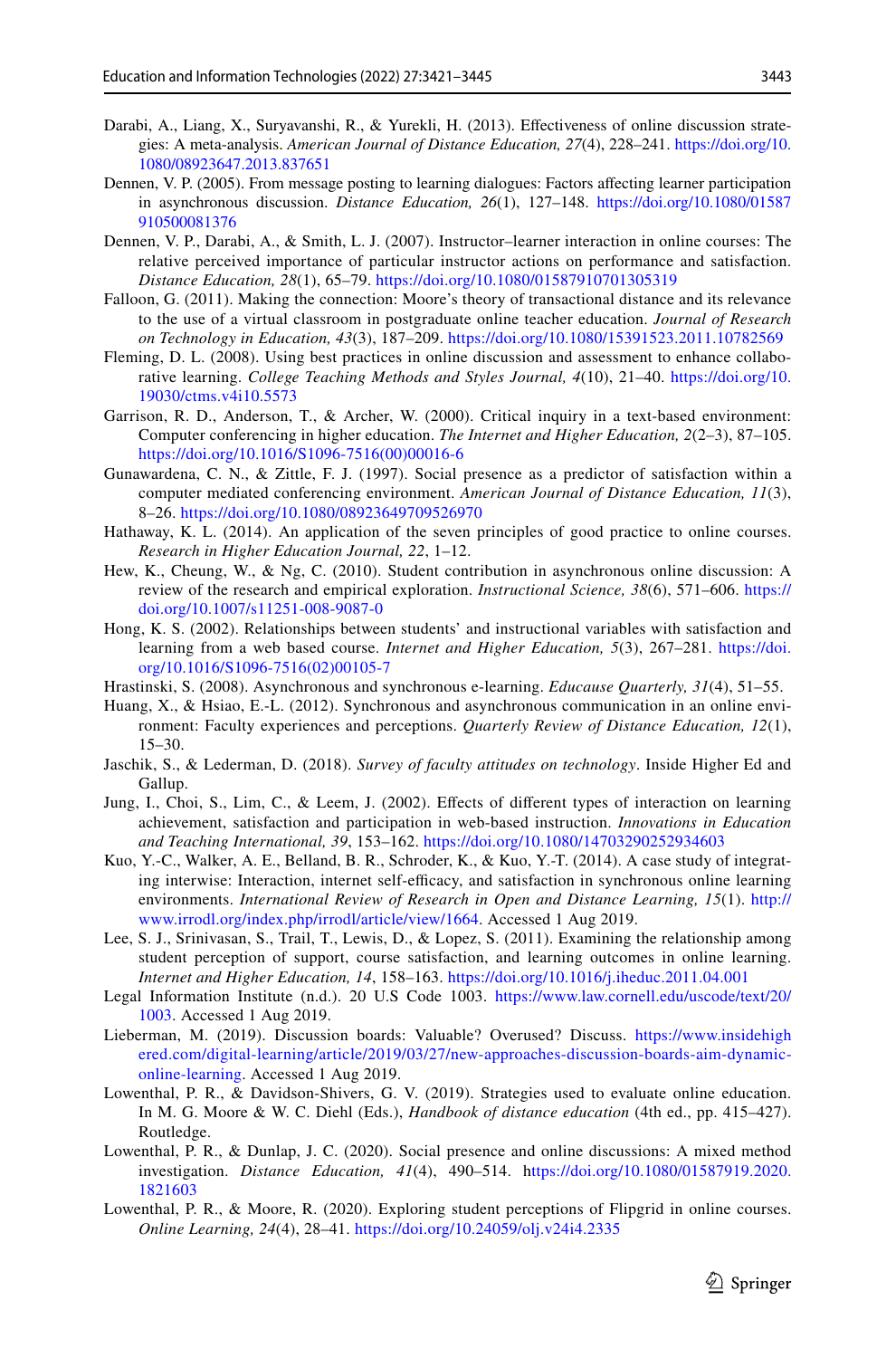- <span id="page-23-9"></span>Lowenthal, P. R., West, R. E., Archambault, L., Borup, J., & Belt, E. (2021). Faculty perceptions of using synchronous video-based communication technology. *Online Learning,* (in press).
- <span id="page-23-19"></span>Maddix, M. A. (2012). Generating and facilitating efective online learning through discussion. *Christian Education Journal, 9*(2), 372–385.
- <span id="page-23-17"></span>Mazzolini, M., & Maddison, S. (2003). Sage, guide or ghost? The effect of instructor intervention on student participation in online discussion forums. *Computers & Education, 40*, 237–253. [https://](https://doi.org/10.1016/S0360-1315(02)00129-X) [doi.org/10.1016/S0360-1315\(02\)00129-X](https://doi.org/10.1016/S0360-1315(02)00129-X)
- <span id="page-23-12"></span>Moller, L. (1998). Designing communities of learners for asynchronous distance education. *Educational Technology Research and Development, 46*(4), 115–122. [https://doi.org/10.1007/BF022](https://doi.org/10.1007/BF02299678) [99678](https://doi.org/10.1007/BF02299678)
- <span id="page-23-7"></span>Moore, M. G. (1989). Three types of interaction. *American Journal of Distance Education, 3*(2), 1–6.
- <span id="page-23-8"></span>Moore, M. G. (1997). Theory of transactional distance. In D. Keegan (Ed.), *Theoretical principles of distance education (pp. 22–38)*. Routledge.
- <span id="page-23-10"></span>Nandi, D., Hamilton, M., & Harland, J. (2012). Evaluating the quality of interaction in asynchronous discussion forums in fully online courses. *Distance Education, 33*(1), 5–30. [https://doi.org/10.](https://doi.org/10.1080/01587919.2012.667957) [1080/01587919.2012.667957](https://doi.org/10.1080/01587919.2012.667957)
- <span id="page-23-18"></span>Oblinger, D. G., & Hawkins, B. L. (2006). The myth about online course development. *Educause Review, 41*(1), 14–15.
- <span id="page-23-1"></span>Ortagus, J. C. (2017). From the periphery to prominence: An examination of the changing profle of online students in America higher education. *The Internet and Higher Education, 32*, 47–57. <https://doi.org/10.1016/j.iheduc.2016.09.002>
- <span id="page-23-11"></span>Pallant, J. (2013). *SPSS survival manual* (5th ed.). Open University Press.
- <span id="page-23-21"></span>Pham, T., Thalathoti, V., & Dakich, E. (2014). Frequency and pattern of learner-instructor interaction in an online English language learning environment in Vietnam. *Australasian Journal of Educational Technology, 30*(6), 686–698.<https://doi.org/10.14742/ajet.608>
- <span id="page-23-5"></span>Pina, A. A., & Bohn, L. (2014). Assessing online faculty: More than student surveys and design rubrics. *Quarterly Review of Distance Education, 15*(3), 25–34.
- Poulin, R. (2016). Interpreting what is required for "regular and substantive" interaction. WCET Frontiers. <https://wcetfrontiers.org/2016/09/30/interpreting-regular-and-substantive-interaction/>. Accessed 1 Aug 2019.
- <span id="page-23-6"></span>Protopsaltis, S., & Baum, S. (2019). Does online education live up to its promise? A look at the evidence and implications for federal policy. <https://mason.gmu.edu/~sprotops/OnlineEd.pdf>. Accessed 1 Aug 2019.
- <span id="page-23-15"></span>Quitadamo, I. J., & Brown, A. (2001). *Efective teaching styles and instructional design for online learning environments*. Presented at the 2001 National Educational Computing Conference.
- <span id="page-23-20"></span>Reonieri, D. C. (2006). Optimizing the number of students for an efective online discussion board learning experience. Unpublished master's thesis, Thomas Edison State College.
- <span id="page-23-3"></span>Richardson, J. C., & Swan, K. (2003). Examining social presence in online courses in relation to students' perceived learning and satisfaction. *Journal of Asynchronous Learning Networks, 7*(1), 68–88. <https://doi.org/10.24059/olj.v7i1.1864>
- <span id="page-23-14"></span>Ringler, I., Schubert, C., Deem, J., Flores, J., Friestad-Tate, J., & Lockwood, R. (2015). Improving the asynchronous online learning environment using discussion boards. I-manager's. *Journal of Educational Technology, 12*(1), 15–27.
- <span id="page-23-13"></span>Rovai, A. (2002). Building a sense of community at a distance. *International Review of Research in Open and Distance Learning, 3*(1), 1–16.
- <span id="page-23-16"></span>Rovai, A. P. (2007). Facilitating online discussions efectively. *Internet and Higher Education, 10*, 77–88. <https://doi.org/10.1016/j.iheduc.2006.10.001>
- <span id="page-23-0"></span>Seaman, J. E., Allen, I. E., & Seaman, J. (2018). *Grade increase: Tracking distance education in the United States*. Babson Survey Research Group.
- <span id="page-23-4"></span>Sher, A. (2009). Assessing the relationship of student-instructor and student-student interaction to student learning and satisfaction in web-based online learning environment. *Journal of Interactive Online Learning, 8*(2), 102–120.
- Singh, K. (2007). Quantitative social research methods*.* SAGE.
- <span id="page-23-2"></span>Singh, R., & Hurley, D. (2017). The efectiveness of teaching and learning process in online education as perceived by university faculty and instructional technology professionals. *Journal of Teaching and Learning with Technology, 6*(1), 65–75. <https://doi.org/10.14434/jotlt.v6.n1.19528>